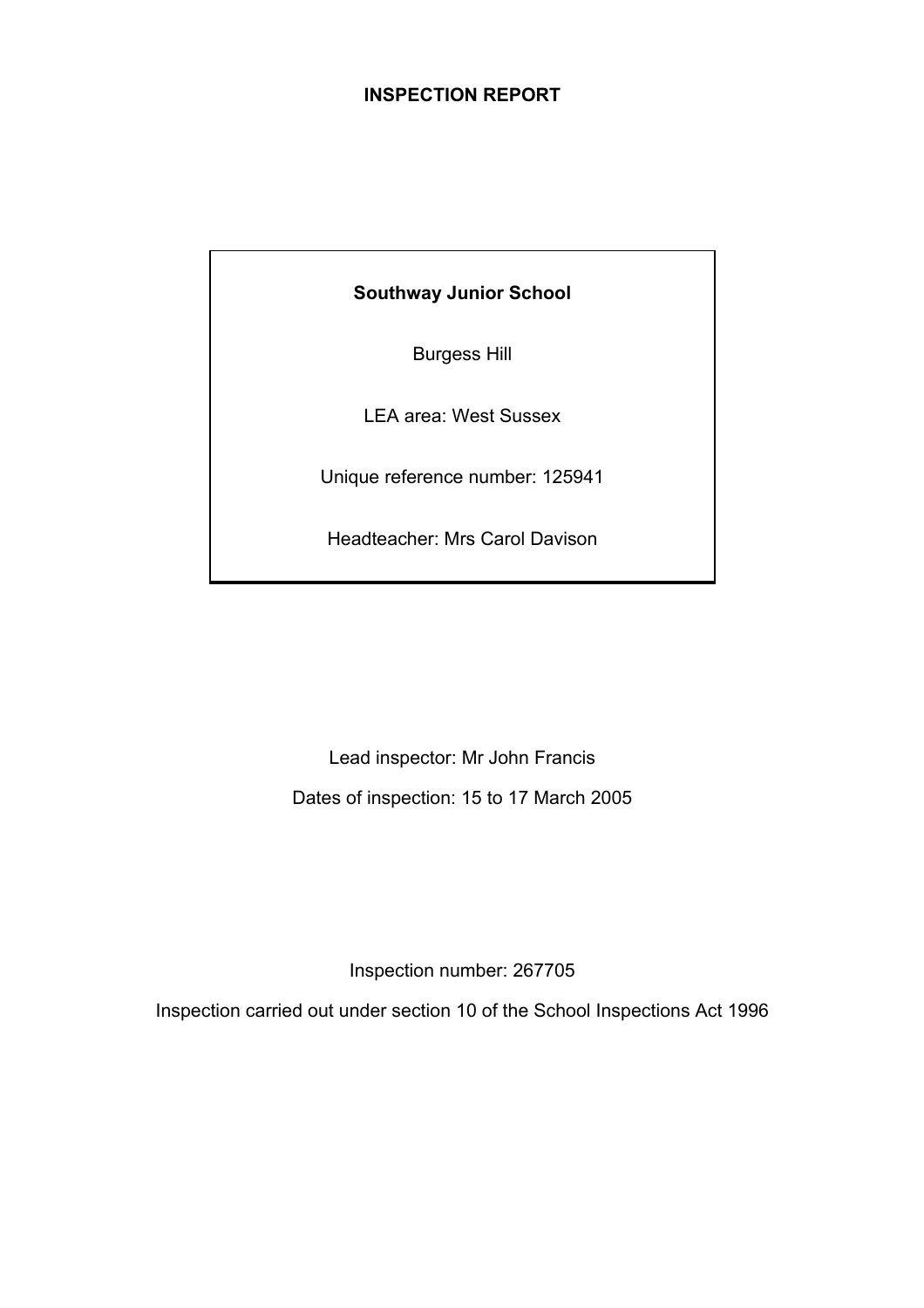## © Crown copyright 2005

This report may be reproduced in whole or in part for non-commercial educational purposes, provided that all extracts quoted are reproduced verbatim without adaptation and on condition that the source and date thereof are stated.

Further copies of this report are obtainable from the school. Under the School Inspections Act 1996, the school must provide a copy of this report and/or its summary free of charge to certain categories of people. A charge not exceeding the full cost of reproduction may be made for any other copies supplied.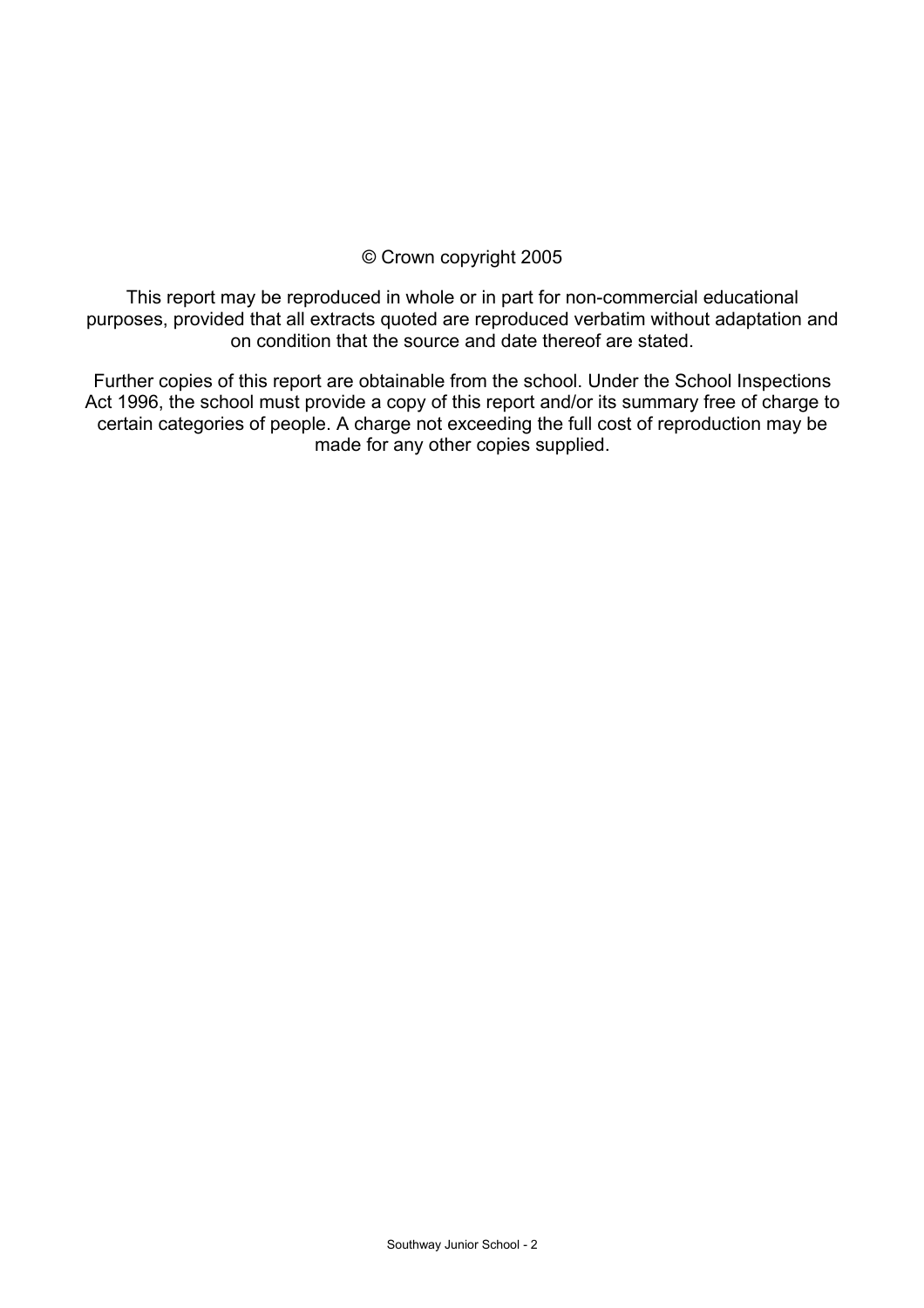## **INFORMATION ABOUT THE SCHOOL**

| Type of school:           |             | Junior                        |  |  |
|---------------------------|-------------|-------------------------------|--|--|
| School category:          |             | Community                     |  |  |
| Age range of pupils:      |             | 7 - 11                        |  |  |
| Gender of pupils:         |             | Mixed                         |  |  |
| Number on roll:           |             | 364                           |  |  |
|                           |             |                               |  |  |
| School address:           |             | Southway                      |  |  |
|                           |             | <b>Burgess Hill</b>           |  |  |
|                           |             | <b>West Sussex</b>            |  |  |
| Postcode:                 |             | <b>RH15 9SU</b>               |  |  |
|                           |             |                               |  |  |
| Telephone number:         |             | 01444 233824                  |  |  |
| Fax number:               |             | 01444 230053                  |  |  |
|                           |             |                               |  |  |
| Appropriate authority:    |             | The governing body            |  |  |
| Name<br>Ωf                | chair<br>οf | Mr Tony Bellringer            |  |  |
| governors:                |             |                               |  |  |
|                           |             |                               |  |  |
| Ωf<br>Date<br>inspection: | previous    | 1 <sup>st</sup> February 1999 |  |  |

# **CHARACTERISTICS OF THE SCHOOL**

This large junior school in Burgess Hill has 364 pupils on roll in 14 classes, with a similar number of boys and girls. The school has grown by more than 50 pupils since the last inspection. The majority of pupils live in the immediate area, which is a mix of private and local authority housing. The proportion of pupils entitled to a free school meal is below average, but this does not accurately reflect the level of need in parts of the area. Attainment on entry is broadly in line with the level expected for pupils of this age. There are a few pupils from minority ethnic groups, mainly mixed heritage, and two refugees. A small number of pupils have English as an additional language, but only one very recently arrived pupil is at the early stage of learning English. The proportion of pupils identified as having special educational needs is broadly average. These are mainly for moderate learning difficulties or emotional and behavioural difficulties. The number of pupils who have Statements of Special Educational Need is also average.

Most pupils transfer from the nearby infant school. The number of pupils entering or leaving the school at other than the normal starting and finishing times is generally low. A high number of new teachers have been appointed over the last thee years, including seven newly qualified teachers.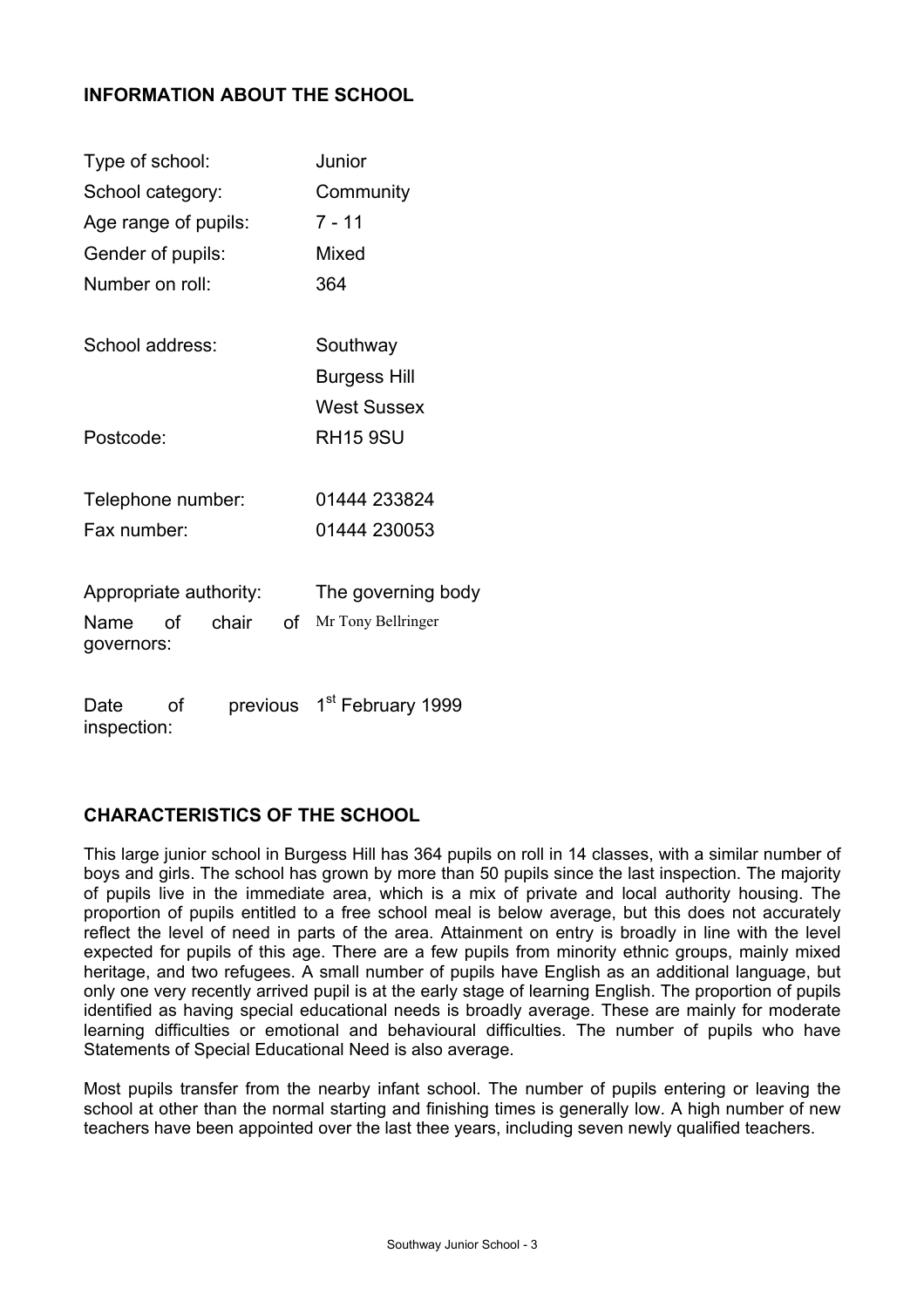# **INFORMATION ABOUT THE INSPECTION TEAM**

| Members of the inspection team |                           |                | <b>Subject responsibilities</b>                                |
|--------------------------------|---------------------------|----------------|----------------------------------------------------------------|
| 17976                          | John Francis              | Lead inspector | Art and design                                                 |
|                                |                           |                | Design and technology                                          |
|                                |                           |                | Physical education                                             |
|                                |                           |                | health<br>Personal, social<br>and<br>education and citizenship |
| 31754                          | <b>Charlotte Roberson</b> | Lay inspector  |                                                                |
| 22398                          | Lynne Wright              | Team inspector | Science                                                        |
|                                |                           |                | Information and communication<br>technology                    |
| 32226                          | <b>Teresa Quick</b>       | Team inspector | English                                                        |
|                                |                           |                | <b>Music</b>                                                   |
|                                |                           |                | Religious education                                            |
|                                |                           |                | Special educational needs                                      |
| 32895                          | <b>Maxine Slade</b>       | Team inspector | <b>Mathematics</b>                                             |
|                                |                           |                | Geography                                                      |
|                                |                           |                | History                                                        |

The inspection contractor was:

 Altecq Inspections Limited 102 Bath Road Cheltenham GL53 7JX

Any concerns or complaints about the inspection or the report should be made initially to the contractor. The procedures are set out in the leaflet *'Complaining about Ofsted Inspections'*, which is available from Ofsted Publications Centre (telephone 07002 637833) or Ofsted's website (www.ofsted.gov.uk).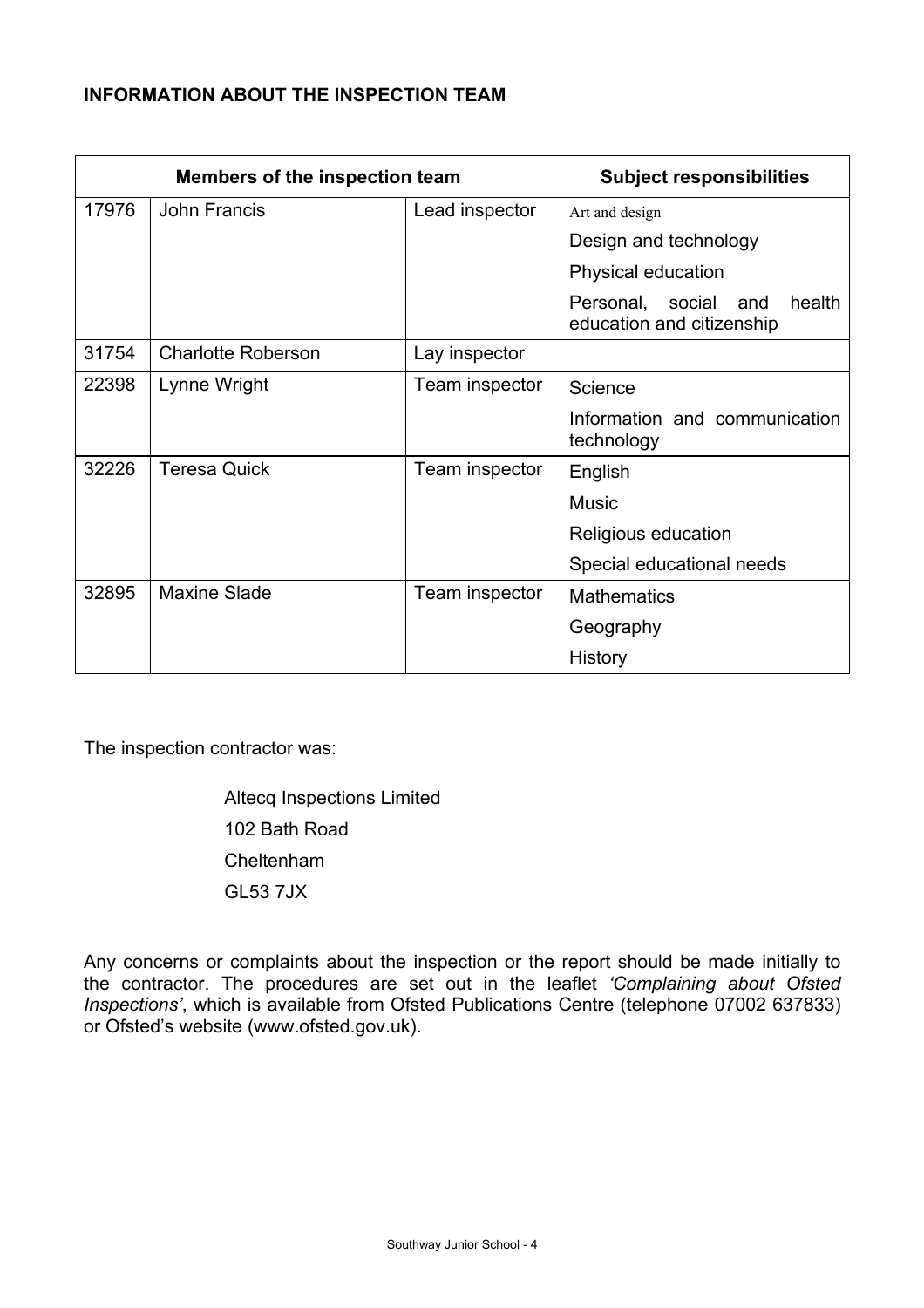# **REPORT CONTENTS**

|                                                                              | Page |
|------------------------------------------------------------------------------|------|
| <b>PART A: SUMMARY OF THE REPORT</b>                                         | 6    |
| <b>PART B: COMMENTARY ON THE MAIN INSPECTION FINDINGS</b>                    |      |
| <b>STANDARDS ACHIEVED BY PUPILS</b>                                          | 8    |
| Standards achieved in areas of learning, subjects and courses                |      |
| Pupils' attitudes, values and other personal qualities                       |      |
| <b>QUALITY OF EDUCATION PROVIDED BY THE SCHOOL</b>                           | 10   |
| Teaching and learning                                                        |      |
| The curriculum                                                               |      |
| Care, guidance and support                                                   |      |
| Partnership with parents, other schools and the community                    |      |
| <b>LEADERSHIP AND MANAGEMENT</b>                                             | 14   |
| PART C: THE QUALITY OF EDUCATION IN AREAS OF LEARNING<br><b>AND SUBJECTS</b> | 16   |
| <b>SUBJECTS IN KEY STAGE 2</b>                                               |      |
| <b>PART D: SUMMARY OF THE MAIN INSPECTION JUDGEMENTS</b>                     | 25   |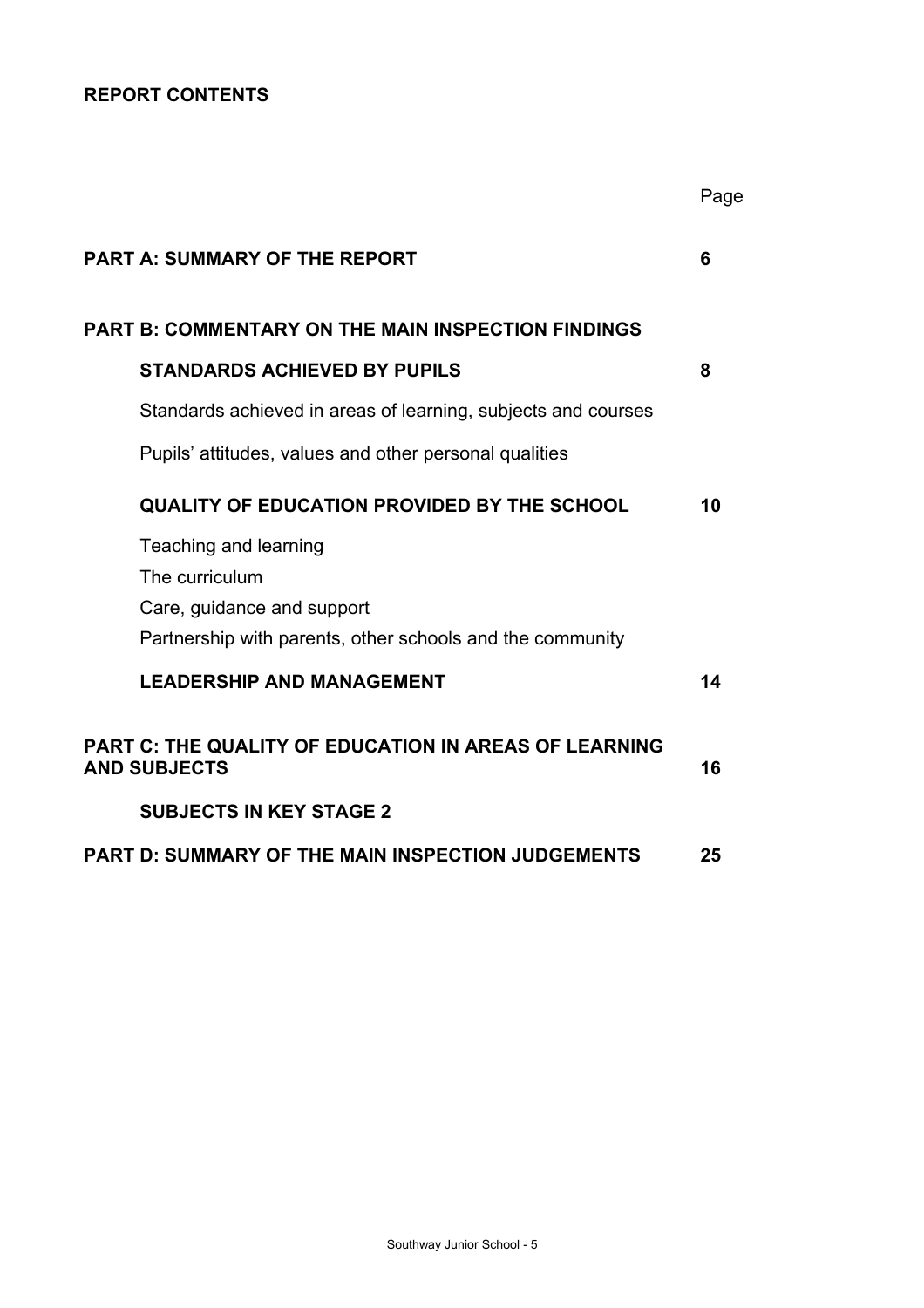# **PART A: SUMMARY OF THE REPORT**

#### **OVERALL EVALUATION**

This is a **good** school that provides well for its pupils. Pupils achieve well and standards are high in some subjects. Teaching is consistently good and the headteacher provides very good leadership and management. The school provides good value for money.

#### **The school's main strengths and weaknesses are:**

- the headteacher has a clear vision and gives very good direction to the work of the school;
- throughout the school, pupils attain good standards in mathematics and science, but do not achieve highly enough in English;
- teaching is good, and is particularly effective in Years 5 and 6, but marking across the school is not always sharp enough;
- pupils have very good attitudes to work and behave very well. They are very effectively involved in the life of the school;
- there is very good provision for pupils who have special educational needs;
- there is a good partnership with parents.

The school has made overall good progress since the last inspection in 1999. Standards have improved in mathematics, science and English. However, handwriting remains an area for improvement. The overall good teaching has been maintained but with a greater proportion of very good or outstanding teaching seen. Assessment procedures are now good and homework is used more effectively.

#### **STANDARDS ACHIEVED**

Overall achievement is **good**. The school is particularly effective in enabling pupils to reach above average levels in mathematics and science.

| <b>Results in National</b><br>Curriculum tests at the end |      | similar schools |      |      |
|-----------------------------------------------------------|------|-----------------|------|------|
| of Year 6, compared with:                                 | 2002 | 2003            | 2004 | 2004 |
| English                                                   |      |                 |      |      |
| mathematics                                               |      | B               | B    |      |
| science                                                   |      |                 |      | B    |

*Key: A - well above average; B - above average; C - average; D - below average; E - well below average* 

*Similar schools are those whose pupils attained similarly at the end of Year 2* 

Over the past three years, when compared with national figures boys have attained better than girls in the national tests. However, the inspection found no significant difference in the overall standards of their performance in current work or during lessons. Pupils make good progress and achieve well, particularly in mathematics and science where standards have been above the national average. Test results in English have remained average for the last three years and pupils' progress has been much worse than expected. With further changes this year to teaching and learning and the curriculum improvements are now being seen. Pupils are now achieving well and standards by Year 6 are above average but, when compared with mathematics and science, not enough pupils attain the higher levels. Pupils in some of the Year 3 and 4 lessons do not achieve as well as they could in English.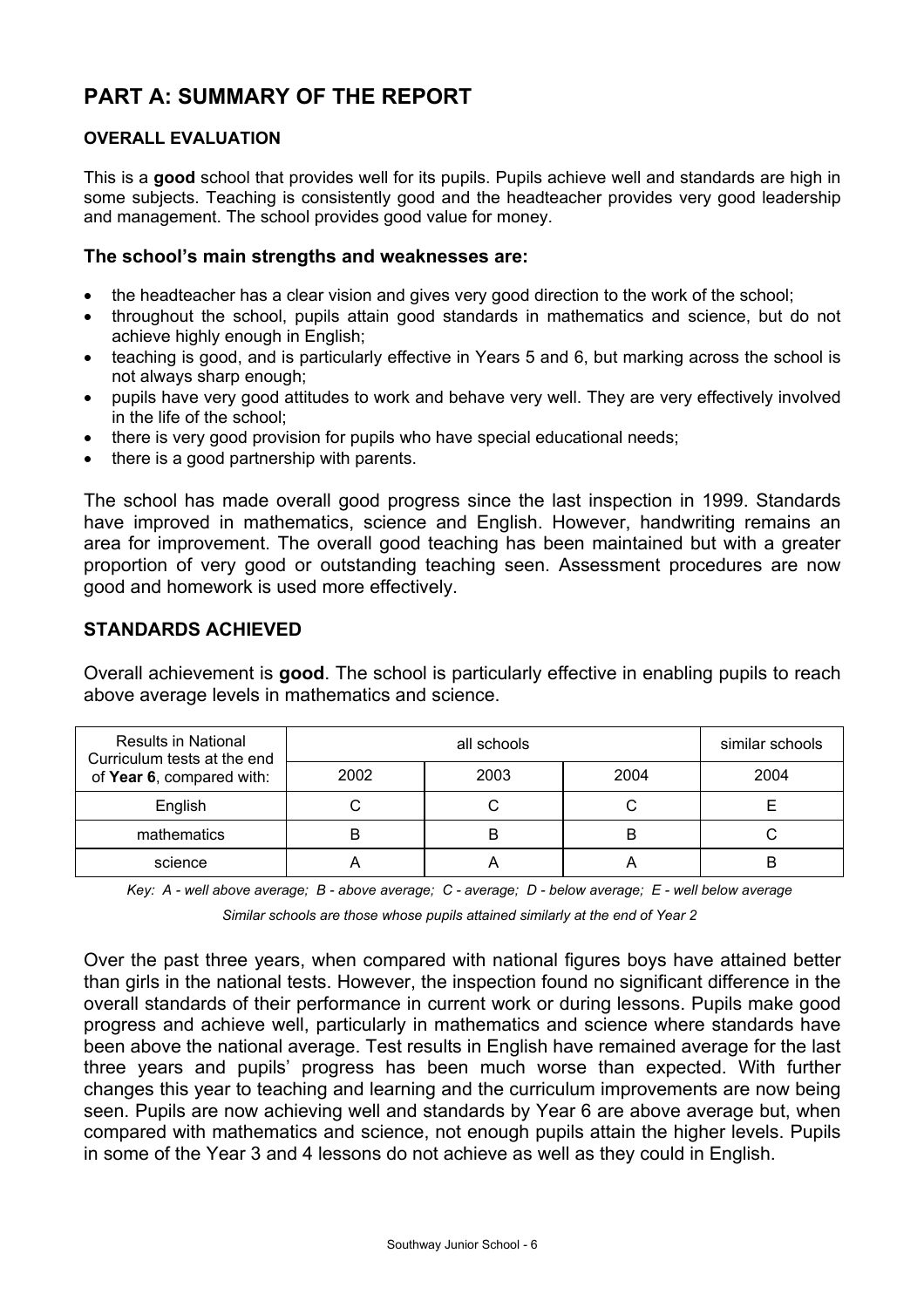In information and communication technology (ICT) and religious education, pupils attain expected levels. In art and design, design and technology and geography, standards are higher than expected for this age and pupils achieve well.

Those pupils who have special educational needs are very well provided for and achieve well. By Year 6, many attain average standards in mathematics and science. The good provision for higher attaining pupils, including those who have particular gifts or talents, enables them to attain well above average standards in many subjects.

Pupils' personal development is **very good**. They work hard and have very positive attitudes to lessons. They behave very well. Pupils' application and ability to work hard play a significant part in their success. Spiritual, moral, social and cultural development is **good**, with particular strengths in pupils' social and moral development. Attendance is very good.

# **QUALITY OF EDUCATION**

The quality of education is **good**. **Good** teaching and learning is seen in all year groups and plays a big part in the school's success. Lessons are very well planned and teachers cater for the learning needs for the full ability range of pupils.

The curriculum is good. It is broad and balanced and makes good links between subjects so that learning is more relevant and meaningful to pupils. There are good opportunities for pupils to learn musical instruments and take part in sports.

There is a good level of care and support and pupils are very well involved in the life of the school. Good links with local schools contribute well to pupils' personal development.

#### **LEADERSHIP AND MANAGEMENT**

The school is **well** led and **very well** managed. The headteacher gives very good leadership and has a very strong commitment to continued school improvement. Senior managers play an effective role in school development. Checking on the quality of teaching is regular and rigorous and contributes to the consistency of the good teaching. Governance is good. The governing body is well organised, hardworking and firmly committed to the school. All statutory requirements are met.

#### **PARENTS' AND PUPILS' VIEWS OF THE SCHOOL**

These are positive. Parents are pleased with most aspects of the school. They feel that their children are well taught, make good progress and have a good range of learning opportunities. Some parents expressed concerns about behaviour and incidents of bullying, but the inspection found that the school has good systems in place to deal with these, a view shared by pupils. Pupils enjoy their lessons and think they are helped to achieve as much as possible.

#### **IMPROVEMENTS NEEDED**

The most important things the school should do to improve are:

- further raise standards and achievement in English, particularly for higher attaining pupils, and improve handwriting and presentation for all pupils;
- improve the quality of marking to give pupils better guidance.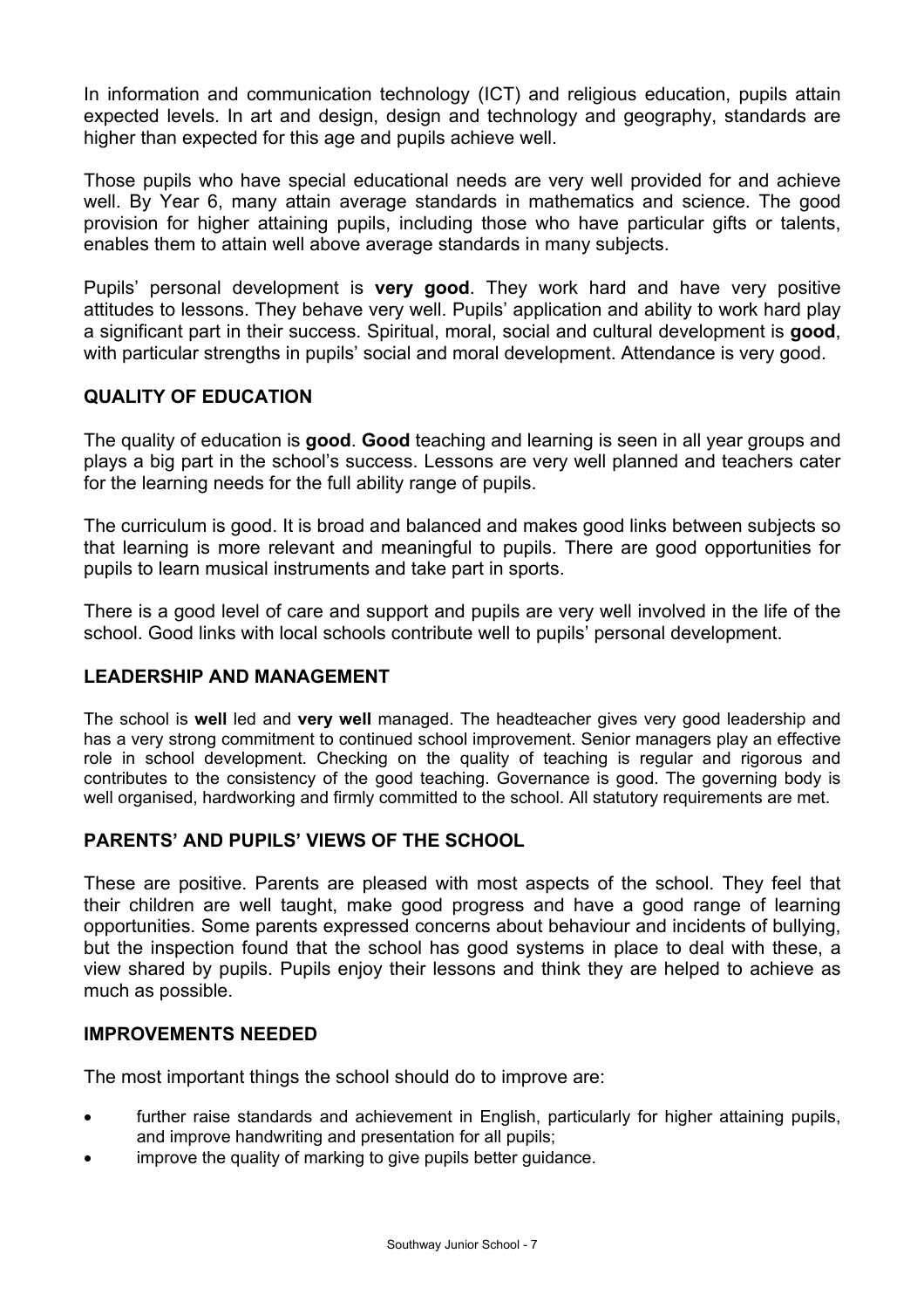# **PART B: COMMENTARY ON THE INSPECTION FINDINGS**

# **STANDARDS ACHIEVED BY PUPILS**

#### **Standards achieved in areas of learning, subjects and courses**

Overall, pupils achieve well and reach above average standards in many subjects, but do not yet achieve highly enough in English. Over time, boys have tended to gain better test results than girls, but this is because of the particular groups of pupils rather than aspects of teaching and learning.

#### **Main strengths and weaknesses**

- Higher attaining pupils do not achieve enough in English and handwriting is a weakness across the school.
- Pupils achieve well in mathematics and science and attain above average standards.
- Pupils identified as having special educational needs do well.

#### **Commentary**

# *Standards in national tests at the end of Year 6 – average point scores in 2004*

| Standards in: | School results | National results |
|---------------|----------------|------------------|
| English       | 26.8 (27.4)    | 26.9 (26.8)      |
| mathematics   | 28.4 (27.7)    | 27.0 (26.8)      |
| science       | 30.7(30.9)     | 28.6 (28.6)      |

*There were 79 pupils in the year group. Figures in brackets are for the previous year* 

- 1. The results in national tests over the past three years, including the most recent in 2004, have been above average overall. Results are above average in mathematics and particularly good in science, which have been consistently well above the national average. The school is particularly successful in helping pupils to achieve above expected levels in these subjects. Standards in English have been average as not enough pupils attain the higher levels. Taking account of how well the pupils were doing when they joined the school, they have done better than expected in science, as expected in mathematics, but much less well in English. Nevertheless, the overall trend for improvement over time has been above that seen in other schools.
- 2. The standards in mathematics and science seen in pupils' work and in lessons reflect the standards attained in the tests. The setting of pupils in mathematics by prior attainment and detailed planning in mathematics and science are very effective, enabling pupils to achieve well and attain above average standards. In English, standards are now good at Year 6 but there is room for further improvement across the school, particularly in raising achievement for the higher attainers. The targeting of weaknesses in reading over the previous school year successfully raised standards. This academic year, the whole-school focus on addressing identified weaknesses in writing, with the strong emphasis on writing across all subjects, has improved progress and raised attainment. However, pupils' handwriting is unsatisfactory and for older pupils slows their rate of work, preventing many from achieving as well as they could. In ICT and religious education, pupils achieve the expected standards. ICT and numeracy are used well to support pupils' learning in all subjects of the curriculum, an improvement since the last inspection.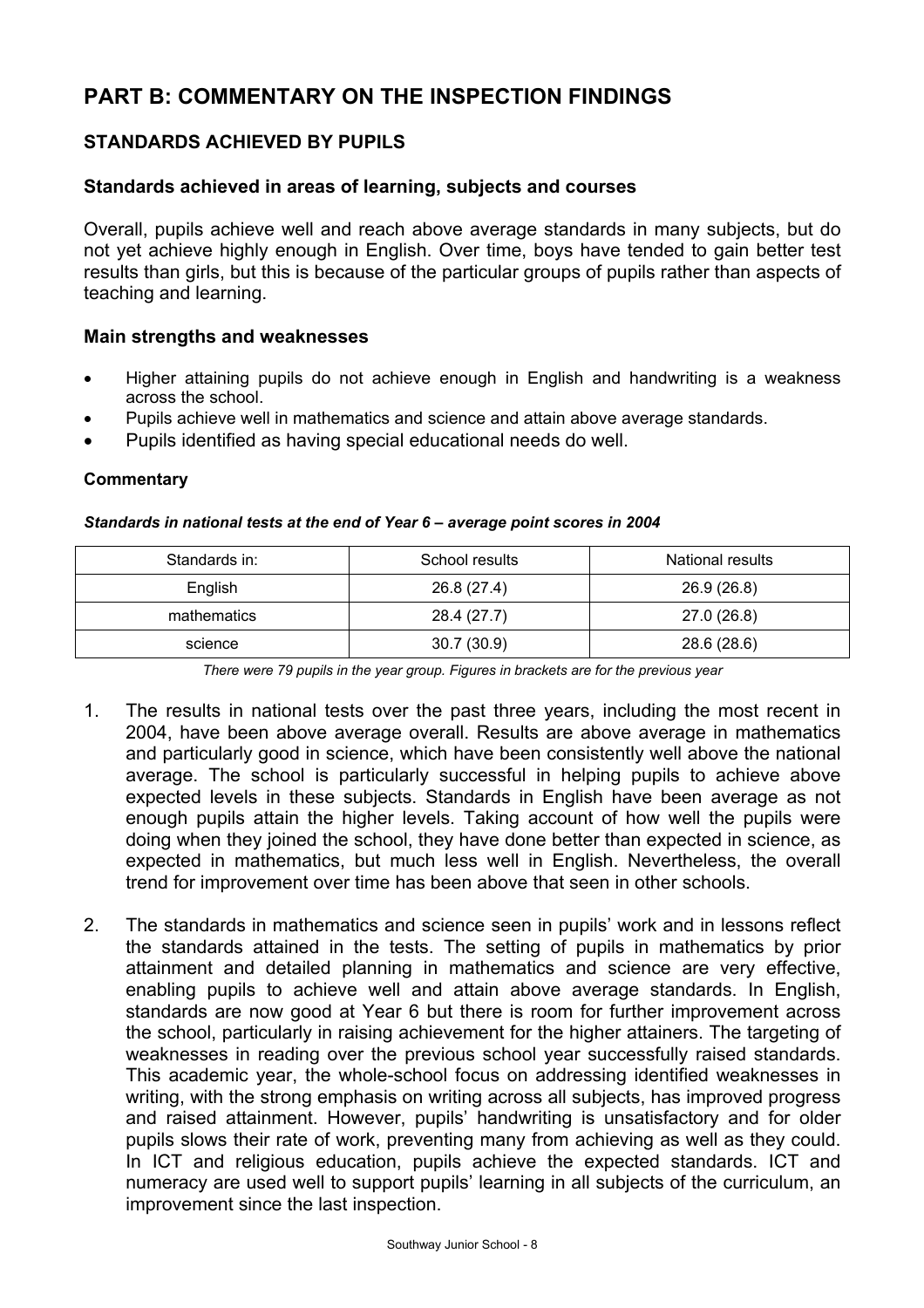- 3. Pupils achieve well and attain high standards in the creative subjects of art and design, design and technology and in geography. This is particularly so of geography in Year 5, where some outstanding teaching and learning was seen. Standards in other subjects inspected are in line with those expected nationally.
- 4. Those pupils who have special educational needs achieve well and many attain average standards in mathematics and science. Higher attaining pupils also do well in these subjects because teachers plan good quality extension work which challenges their thinking.

#### **Pupils' attitudes, values and other personal qualities**

Pupils' behaviour and attitudes are **very good**. Other aspects of pupils' personal development, including their social and moral development, are also **very good**. Their spiritual and cultural development is **satisfactory**. Attendance and punctuality are consistently **very good.** 

#### **Main strengths and weaknesses**

- Personal, moral and social skills are significant strengths, which are being developed strongly throughout the school.
- High expectations for behaviour are very evident and pupils quickly learn the difference between right and wrong.
- Pupils are polite and friendly and really enjoy coming to school.

- 5. Pupils are very eager and enthusiastic learners in many lessons, but especially in Years 5 and 6 where they often demonstrate very high levels of interest. This was particularly evident when they were fully immersed in practical activities in geography and science lessons. Pupils who have special educational needs have a positive attitude to learning. Pupils happily share with each other and with visitors what it is they enjoy most about school and why. For example, they love representing their school in sports tournaments and glow with pride when their efforts are recognised in assemblies. They are very well mannered on the whole and older pupils are very confident and have the ability to listen carefully as well as to express feelings honestly and openly. They work hard and try hard and are very pleased when their efforts and achievements are recognised and praised.
- 6. The school works hard at managing behaviour and promoting positive attitudes. A small number of pupils do not always find it easy to conform to the high expectations, but incidents of naughtiness and ill discipline are very well managed and often 'nipped in the bud' by the alertness of teachers. Routines are very well established and arrangements to reward good behaviour are very effective. Pupils move around the school very sensibly and, although some play boisterously on the playground, overall, during breaks and dinner, behaviour is good. Pupils have a very good understanding of what is right and what is wrong. They know what is fair and what is not. Relationships are good. Pupils are keen to take responsibility not only for their own learning, but also in helping in school. Procedures were properly followed for the one pupil who was temporarily excluded last year.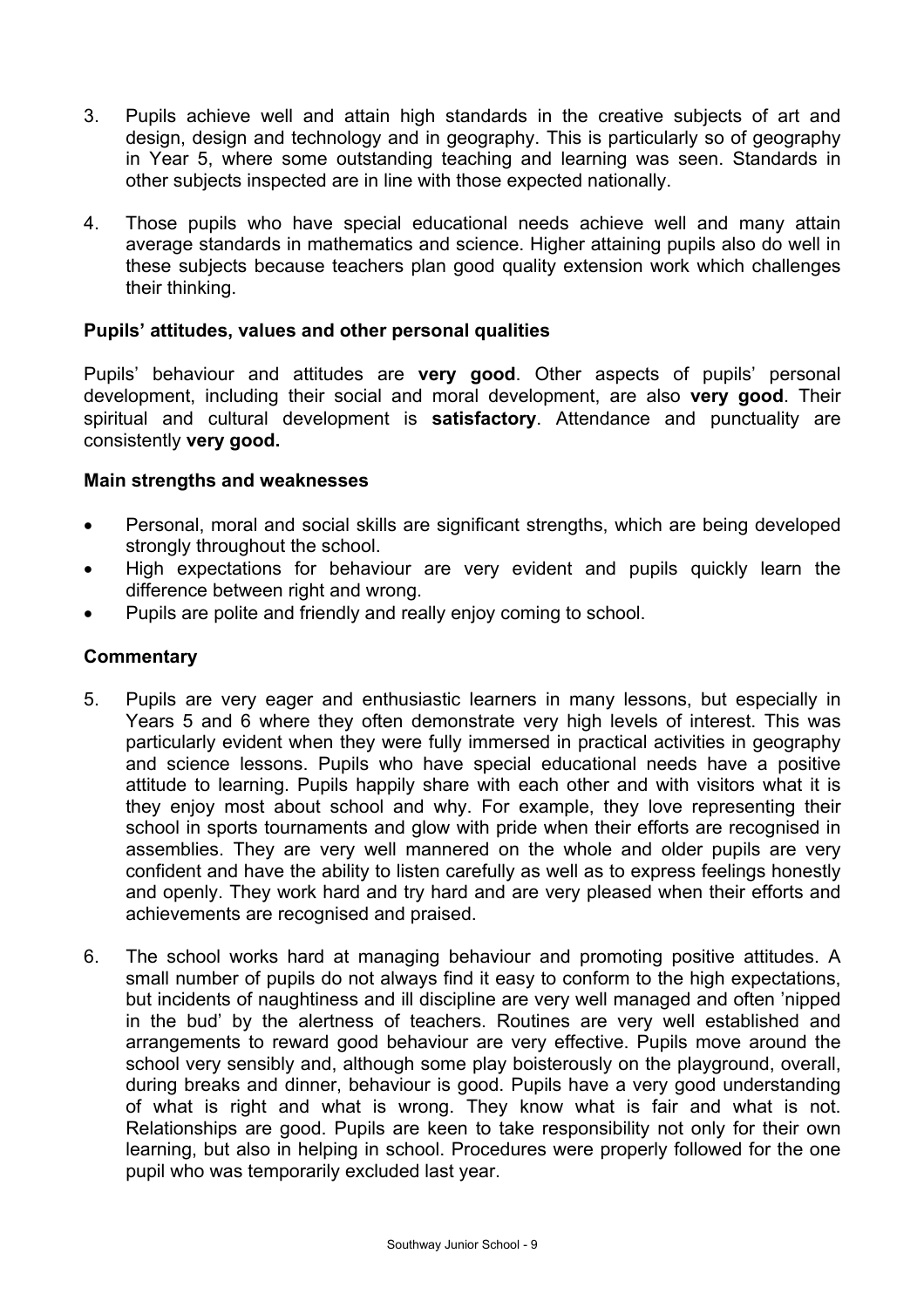7. Pupils are always encouraged to express themselves openly but sensitively to each other and to staff. They are becoming ever more confident in doing this as they progress through the school. Personal development is being very effectively fostered in this way when, for example, timid pupils are identified and then supported. Pupils who find it less easy to make friends or to play harmoniously are being encouraged to manage their own feelings and behaviour for the benefit of all. Pupils' social and moral development are real strengths in the school and have a positive impact on the very good standards of behaviour. Work is being done now to develop further other important aspects such as the cultural and multi-cultural development of pupils.

## **Attendance**

8. Attendance rates so far this school year (almost 96%) are much higher than in most schools nationally and are very similar to the very good figures reported for last year. Attendance is monitored very effectively by administrative staff, who check carefully on pupils' absences. All records are kept up to date and the computer systems are used well to track, record and report data. Holidays are not a significant reason why pupils may be absent. Pupils arrive well on time because they are keen to start the day. As a result, attendance and punctuality are both very good.

#### *Attendance in the latest complete school year*

| Authorised absence |  | Unauthorised absence |     |  |
|--------------------|--|----------------------|-----|--|
| School data:       |  | School data:         |     |  |
| National data:     |  | National data:       | υ.4 |  |

*The table gives the percentage of half days (sessions) missed through absence for the latest complete reporting year.* 

#### **Exclusions**

#### *Ethnic background of pupils Exclusions in the last school year*

| <b>Categories used in the Annual School Census</b> | No of pupils<br>on roll | Number of<br>fixed period<br>exclusions | Number of<br>permanent<br>exclusions |
|----------------------------------------------------|-------------------------|-----------------------------------------|--------------------------------------|
| White – British                                    | 364                     |                                         |                                      |

*The table gives the number of exclusions, which may be different from the number of pupils excluded.* 

# **QUALITY OF EDUCATION PROVIDED BY THE SCHOOL**

The quality of education is **good**. Teaching and learning are good overall, with much of it very good and sometimes outstanding. The curriculum is good, providing a good range of interesting experiences, and well planned to give good links between subjects. There is good provision for the care and welfare of pupils and good partnership with parents and the community.

#### **Teaching and learning**

Teaching and learning are **good** overall and well supported by good assessment procedures.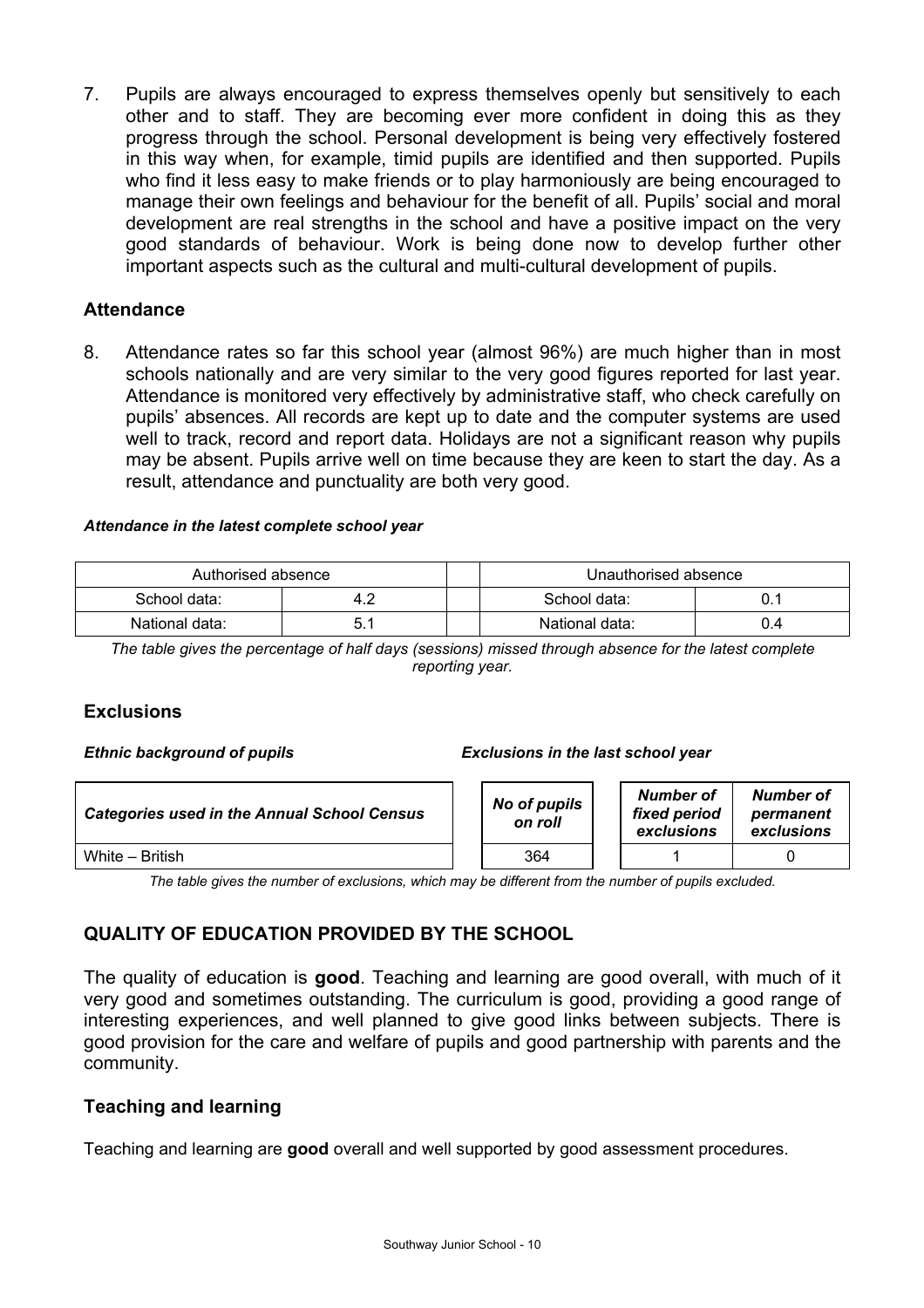## **Main strengths and weaknesses**

- Good lesson planning, particularly in mathematics and science, takes account of the full range of abilities.
- Teachers are good at drawing out pupils' understanding through astute questioning.
- Classes are very well organised and pupils are well supported by knowledgeable learning assistants.
- Assessment of pupils' progress is good, but marking is not evaluative enough.
- Teachers' expectations for handwriting and presentation are not high enough.

- 9. Good, purposeful teaching and learning are found in all year groups, but consistently strong teaching is a regular feature of lessons in Years 5 and 6, where pupils respond very well to teachers' high expectations of both work rate and behaviour. In almost all lessons, pupils and teachers know that the lesson will be productive and conducted in a calm and orderly manner. This creates a good, purposeful working atmosphere. Regular and rigorous monitoring of teaching and learning, plus revisions to the curriculum, have improved the quality since the last inspection. The focus on improving teaching and learning in writing has been particularly successful in raising standards at Years 5 and 6. However, teachers do not put enough emphasis on handwriting and presentation and this slows the progress of some higher attaining pupils in particular.
- 10. Teaching is confident and teachers have a good understanding of what pupils need to learn. They know their subjects well and are often imaginative in how they teach. For example, Year 5 geography lessons following on a field trip showed outstanding teaching of difficult concepts of erosion and deposition in a local river leading to excellent learning. Teachers' introductions are thorough and detailed, explaining key points and making sure that all pupils understand new ideas. This was, for instance, evident in a science lesson with Year 4 where the teacher made it very clear what pupils had to do, provided a very clear explanation and very good activities to illustrate the functions of the skeleton. Because teachers are confident about what they teach, learning is good and most lessons move on at a good pace. Just occasionally, for example in some English lessons in Years 3 and 4, the pace of lessons is too slow and could be moved along more rapidly. This leads to satisfactory rather than good learning.
- 11. The teachers' good evaluations of their lessons are used well to inform the next steps in their planning and pupils' learning. Teachers are particularly successful at stretching the higher attaining pupils in mathematics and science and making sure they achieve all that they should. This is not yet as effective in English. Skilful and knowledgeable learning support assistants provide very good support for the class teachers and particularly for the teaching of pupils who have special educational needs. Good planning, plus this support, enables many of these pupils attain average standards in mathematics and science.
- 12. Teachers share the learning intentions of the lesson with the pupils and pupils are involved effectively in evaluating their own success in achieving these at the end of the lesson. Through regular, detailed assessments, teachers know how well pupils are doing and use this information very well to plan what to do next. However, the quality of teachers' marking is more variable. While it is regular, it is not sufficiently helpful in telling pupils what they need to do to eliminate regular errors or extend their learning.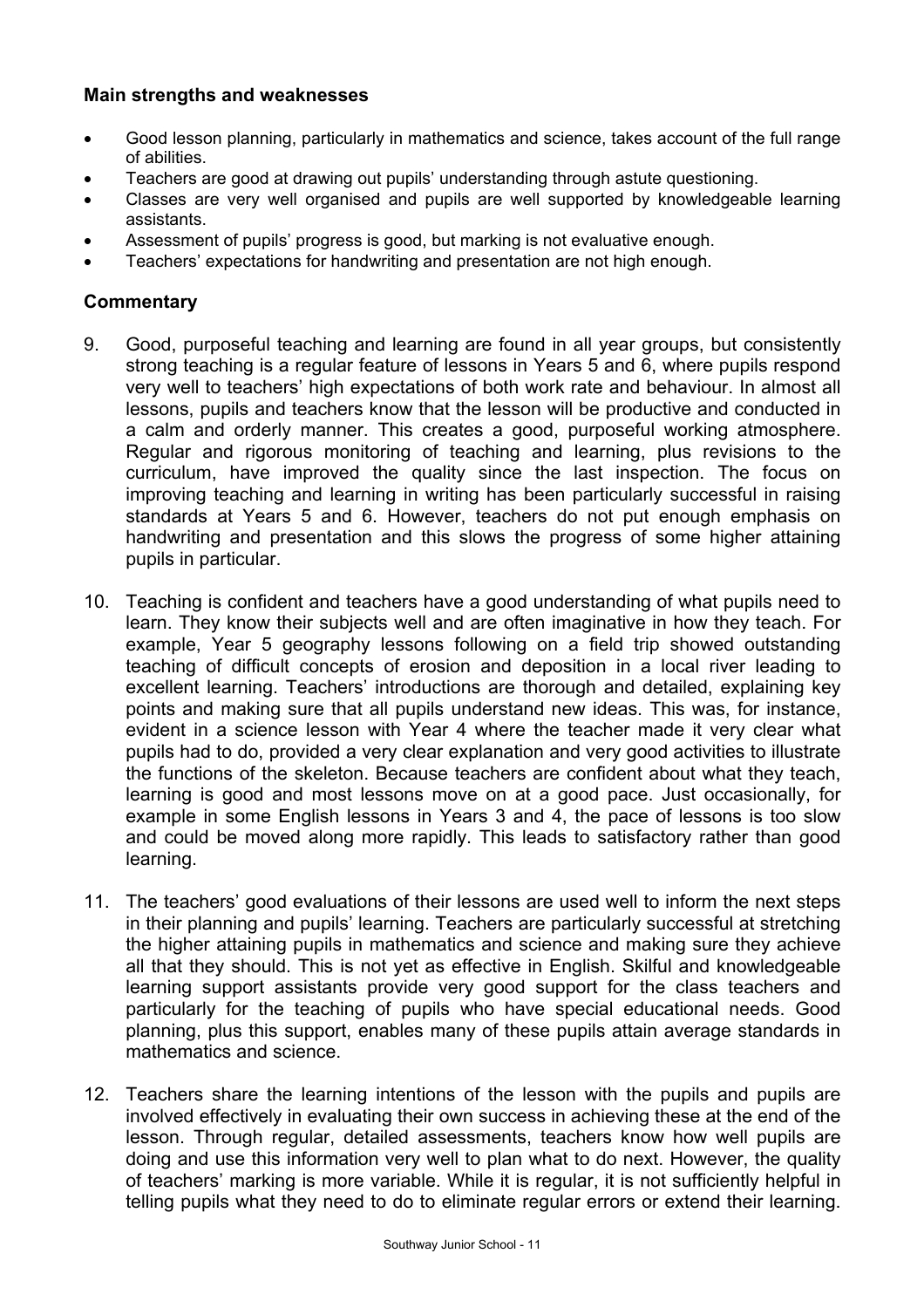While good examples are found, particularly in some Year 5 and 6 classes, it is not a consistent feature throughout the school.

#### *Summary of teaching observed during the inspection in 40 lessons*

| Excellent  | Very good | Good     | Satisfactory | Unsatisfactory | Poor | Verv poor |
|------------|-----------|----------|--------------|----------------|------|-----------|
| $3(7.5\%)$ | 9(22.5%)  | 18 (45%) | 10(25%)      |                |      |           |

*The table gives the number of lessons observed in each of the seven categories used to make judgements about lessons; figures in brackets show percentages where 30 or more lessons are seen.* 

### **The curriculum**

The curriculum is **good**, especially the links made between subjects. There are good opportunities for enrichment. The accommodation is good and resources are satisfactory overall.

- The school adapts the curriculum well to meet the needs and aptitudes of all pupils.
- Good use is made of literacy and numeracy to support learning across the curriculum.
- The provision for pupils who have special educational needs is very good.
- The school provides good opportunities to enrich pupils' learning.
- The organisation for mathematics and the very good science curriculum enable pupils to achieve well in these subjects.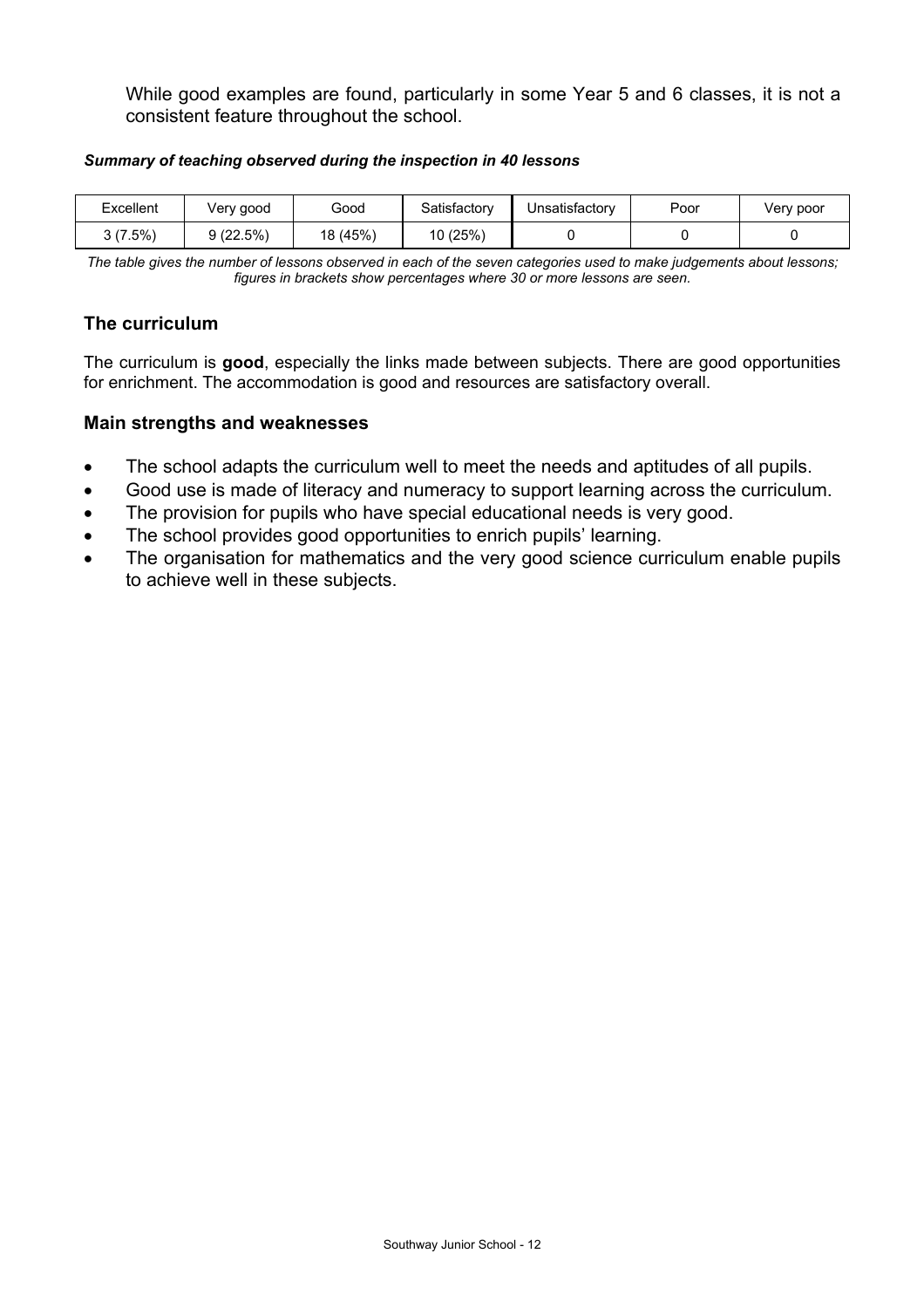- 13. The curriculum is broad and very balanced and meets statutory requirements. Religious education meets the requirements of the West Sussex Locally Agreed Syllabus. The curriculum is well designed to ensure that all pupils receive experiences that meet their needs. Teachers ensure that the curriculum is relevant and sensitive to the needs of the small number of pupils who have English as an additional language. The school makes very good inclusive provision for pupils who have special educational needs. They have complete equality of opportunity and full access to the National Curriculum. The pupils feel valued and this sense of security gives them confidence to tackle new and challenging tasks and to learn well during lessons.
- 14. Good emphasis is placed on the use of literacy, numeracy and ICT skills to support other subjects of the curriculum. Pupils enjoy learning and benefit from the crosscurricular links that have been made. ICT is used very well to support learning. The use of data projectors and interactive whiteboards, which engage pupils in their learning, has been well developed in a short period of time. Opportunities for the use of ICT are highlighted well in teachers' planning and are used well to engage pupils' interest or illustrate difficult concepts.
- 15. The teaching of mathematics in ability sets is very effective. The well-organised groupings ensure that all pupils have the best opportunities for learning. The sharp differentiation in the learning activities that are planned results in good achievement. The science curriculum is very good and the strong emphasis on investigative and experimental work leads to above average achievement. Changes to the way in which literacy skills are taught across all subjects have been successful in improving progress and attainment in writing.
- 16. Pupils' learning is enhanced well by visits, including residential visits, visitors and attendance at school clubs. The enrichment of the curriculum is good. There are good opportunities for pupils to learn musical instruments and take part in sporting activities.
- 17. There are sufficient staff to teach the curriculum and the enthusiasm and ideas of the recently qualified teachers make a significant contribution to the school. Well-qualified and effective learning support assistants contribute well to all aspects of school life. The accommodation is good with specialist teaching rooms, extensive grounds for sport and environmental work and a swimming pool. Classrooms are well decorated with examples of pupils' work and other materials to support learning. The school is well maintained.

#### **Care, guidance and support**

There are **good** standards of care and welfare and pupils are given **very good** advice, support and guidance. There are **very good** systems to seek and then act on the views of pupils.

- Very good arrangements, consistently used across the school, identify, support and monitor all aspects of pupils' personal development.
- Induction arrangements are very good.
- Very good relationships exist between adults and pupils in school.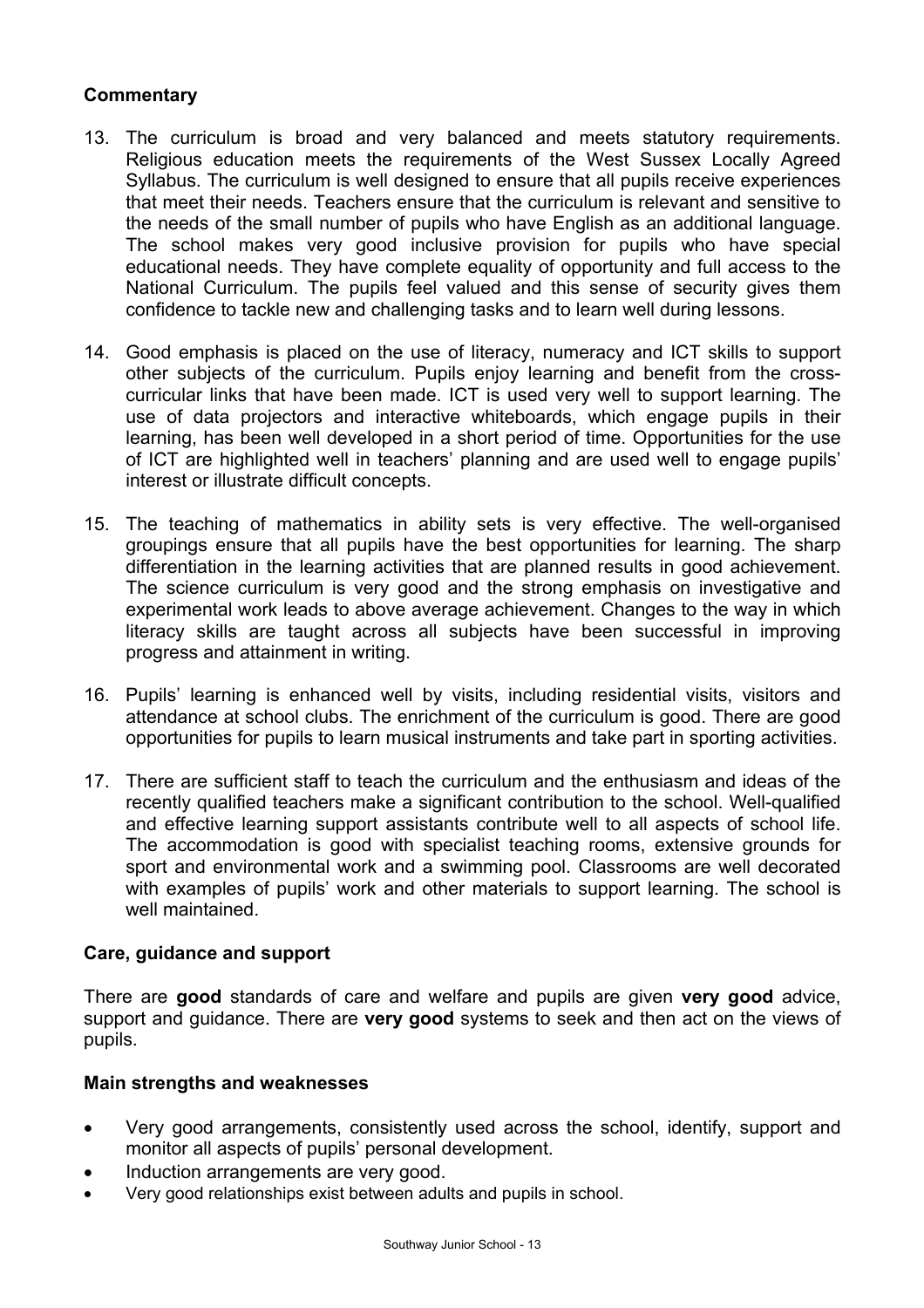- The school council is very well established and the views of pupils are being taken on board in many areas of school life, including the curriculum.
- Good policies together with good involvement of the governing body impact positively on the care and welfare arrangements.

- 18. Pupils' personal development is tracked and monitored well and teachers are now recording quite formally individual progress within personal, social and health education and citizenship. Good systems enable pupils to support each other through peer mediation in, for example, sorting out any class disputes or issues. Informally all adults in the school also work hard and consistently to promote personal development. Relationships between staff and pupils are very good and pupils are confident about turning to an adult when they need help or support. Support for pupils who have special educational needs is good and employs additional strategies to ensure good social interaction between the pupils. Coupled with the well established systems to recognise and reward achievements and the good record keeping for this, and because rewards are much valued by pupils, these aspects of the school are very good.
- 19. Individual parents spoke very positively about the very sensitive support their children were given when they began school. Arrangements for transfer from the infant school run very smoothly and information shared enables the school to plan well in advance to meet all pupils' needs. Routines and arrangements, coupled with the very good levels of pastoral care within the school, help pupils adjust quickly. Induction is a strength of the school.
- 20. There is a well-established school council which gives pupils a voice in school issues. The council has been influential in many areas of school life. For example, adjustments to the English curriculum were made after discussion and many alterations to school routines have also been made and equipment purchased with their wishes recognised. Those involved speak very well of its purpose and impact. Fundraising is something they are very good at, either for their school or more usually for charitable causes.
- 21. Governors' expertise and experience is used well in matters of health and safety and a governor oversees child protection in the school. The headteacher is experienced in supporting children who may be at risk and procedures adhere to those agreed locally. Further training for all staff in child protection is being undertaken shortly. Links with outside agencies are good and advice sought as necessary to support all pupils equally. Policies and practice to guide many areas of pupil welfare are regularly reviewed. Risk assessments are undertaken for all outside visits but not routinely for other activities and routines. Medicines are carefully administered and recorded by office staff who are fully trained in first aid. Pupils on the playground are well supervised by vigilant staff.

#### **Partnership with parents, other schools and the community**

There are **good** links with parents and within the community. Partnerships with other schools are also **good.**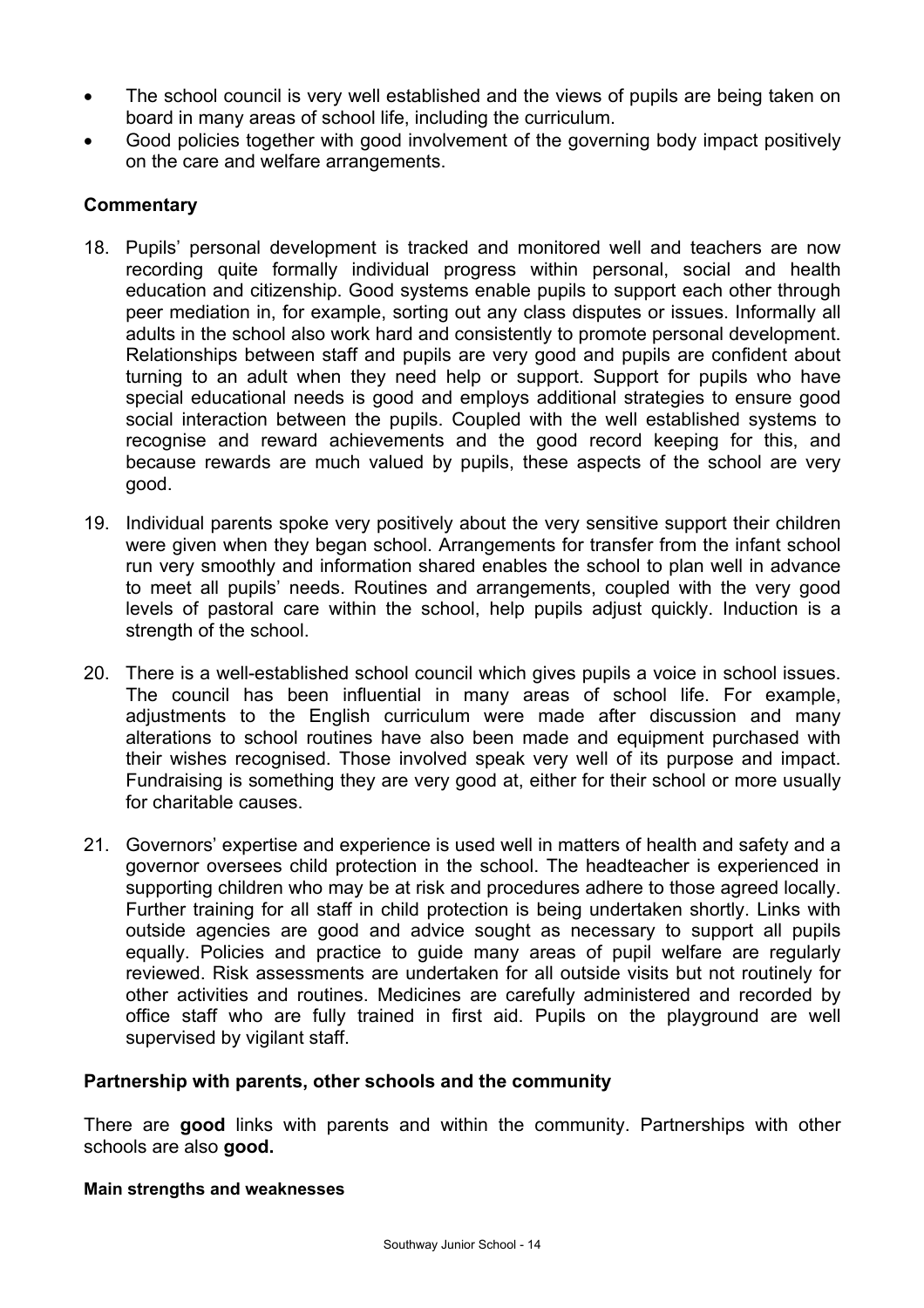- The school works effectively to involve and inform all parents well.
- Parents have, on balance, good views of the school, although some expressed concern over behaviour and bullying.
- Links with other schools and colleges widen the experiences and opportunities for all pupils.
- Community links, including friendships forged in the wider community, are developing well.

- 22. Information for parents is well organised, clear and purposeful. Parents are given a good range of information on a regular basis. The annual report from governors explains clearly why individual governors get involved to support their school and what they have achieved over the year. End of year reports on pupils' progress to parents have a good focus on social development as well as academic progress and the way ahead. Parents' views are sought both formally and informally and taken on board by staff. Complaints and concerns are properly dealt with but very few are ever raised formally with the headteacher. Parental involvement in supporting children with work at home is satisfactory.
- 23. Although some mixed views were reported to inspectors, overall they are positive. They believe staff expect their children to work hard and that teaching is good, which enables pupils to make good progress. Some reported concerns about misbehaviour and incidents of bullying. Parents and the school recognise that behaviour incidents can be disruptive, but the majority of parents and pupils appreciate the way they are dealt with.
- 24. Pupils get involved very frequently in joint activities with other schools. These enable pupils to socialise and mix with other children, which has a positive impact on pupils' learning. Links with other schools are good. Arrangements for transfer from the infant school run very smoothly and information shared enables the school to plan well in advance to meet all pupils' needs: induction is a strength of the school. In addition, there are secure links with secondary schools to which pupils move at age 11 and joint project work undertaken. Students from colleges and the university complete placements virtually every term and their contribution to the school is viewed very positively.
- 25. The school has productive links with the local community as well as the wider community, including some with other countries. Pupils are very active also when they raise funds for local charities within their community. Some community groups and clubs use the school facilities. Businesses from the community in the recent past have generously donated equipment to the school. Overall community links are good and the school has to work at these because it is not sited within a distinct town community itself.

# **LEADERSHIP AND MANAGEMENT**

Leadership and management of the school by the headteacher are **very good**. The leadership provided by key staff is **good**. The school's management procedures are **very effective**. School governance is **good.**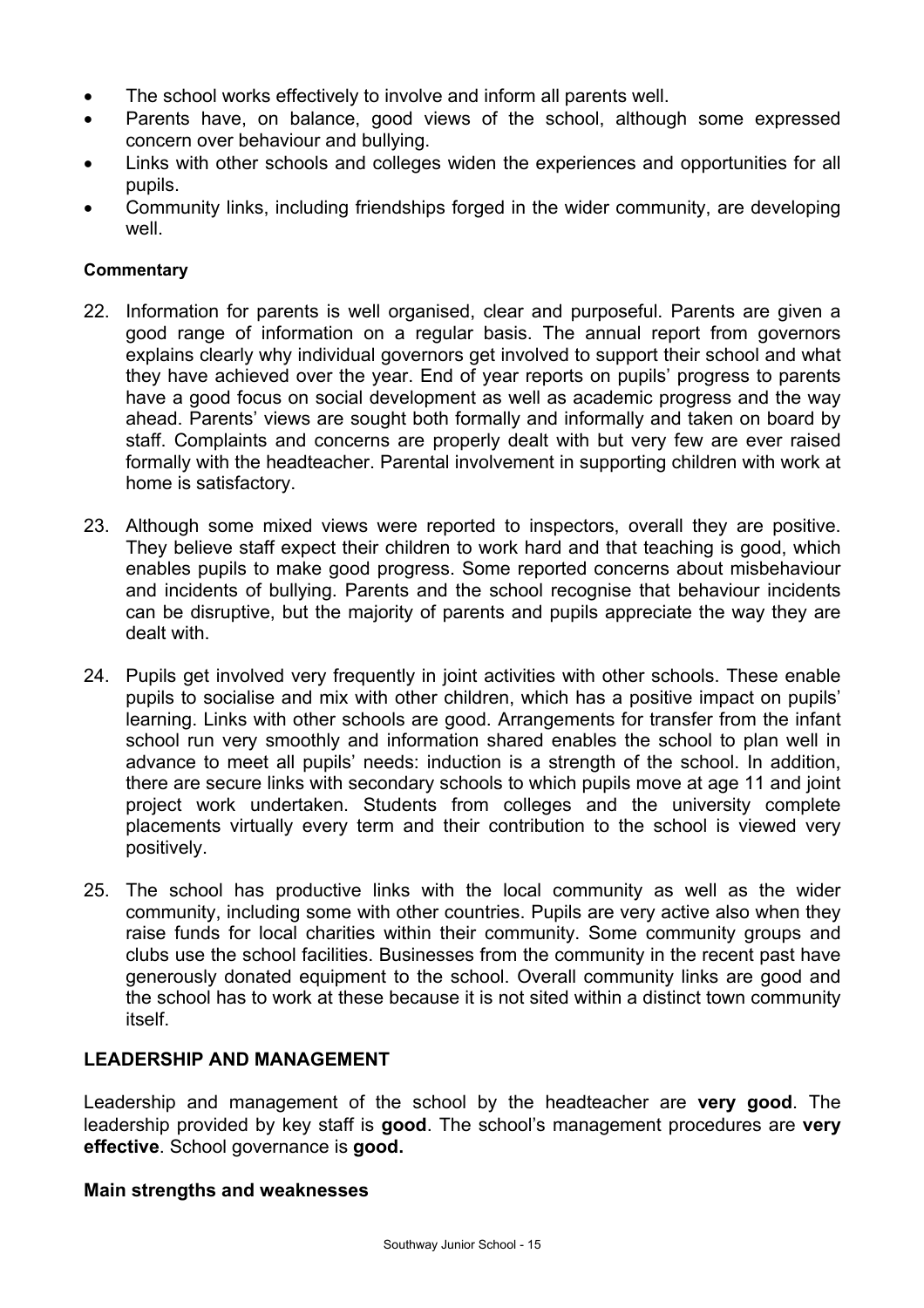- The headteacher and senior management team give the school a very strong sense of purpose.
- Very effective strategic planning and rigorous evaluation of its effectiveness promote continuous school improvement.
- The governing body supports the school well in its role as critical friend.
- Monitoring of teaching and learning is of high quality.

- 26. The headteacher and senior management team share high expectations and aspirations for the school and work hard to ensure these are met. The senior management team is carefully structured to utilise individual talents and strengths in both pastoral and curriculum terms. Very efficient communication systems enable them to deal appropriately and quickly with arising issues. This ensures that the school functions successfully as a listening and caring community in which every person matters. The leadership of special educational needs is very good, with good links with parents and governors.
- 27. The headteacher's thoughtful and thorough leadership of curriculum development ensures that all new initiatives are very carefully thought through before implementation. Subject co-ordinators exercise their leadership qualities in accordance with the school's aims and priorities so that they make a good contribution to continuing school development. The headteacher communicates her vision very clearly and makes her high expectations of all staff very clear. She listens to their ideas and welcomes new ones so that the school is continually evolving its approaches to teaching and learning. The headteacher is skilled at building on staff strengths and the school provides good induction and professional development to ensure that her expectations of them are met.
- 28. School development is supported by a very good quality improvement plan. The school aims to promote high attainment across the curriculum, both academically and in terms of personal development, and remains watchful that it is fulfilling its mission statement that '*Everyone has something special to offer'.* Very good management systems ensure that school priorities are correctly identified and kept to the forefront in all decision making. The school's long-term issues with average standards in English have been examined in detail, resulting in improved attainment in reading last year, which is where the emphasis was placed. The headteacher now has in hand the very rigorous plan for raising attainment in writing, aimed at sustainable whole-school development rather than 'quick fix' solutions. Evidence shows that this is beginning to happen, with good improvements in teaching and learning. Very thorough analysis of how well pupils are doing and the progress they make enables accurate targets to be set for further learning. Rigorous and honest evaluation of this information ensures that school improvement is continuous and effective.
- 29. The school is well supported in all aspects of its work by the governing body, which is rigorous in ensuring that all statutory requirements are met. Governors have a good understanding of the school's strengths and weaknesses and provide good advice and challenge for the headteacher. However, there is no formal programme of monitoring visits to deepen their level of understanding.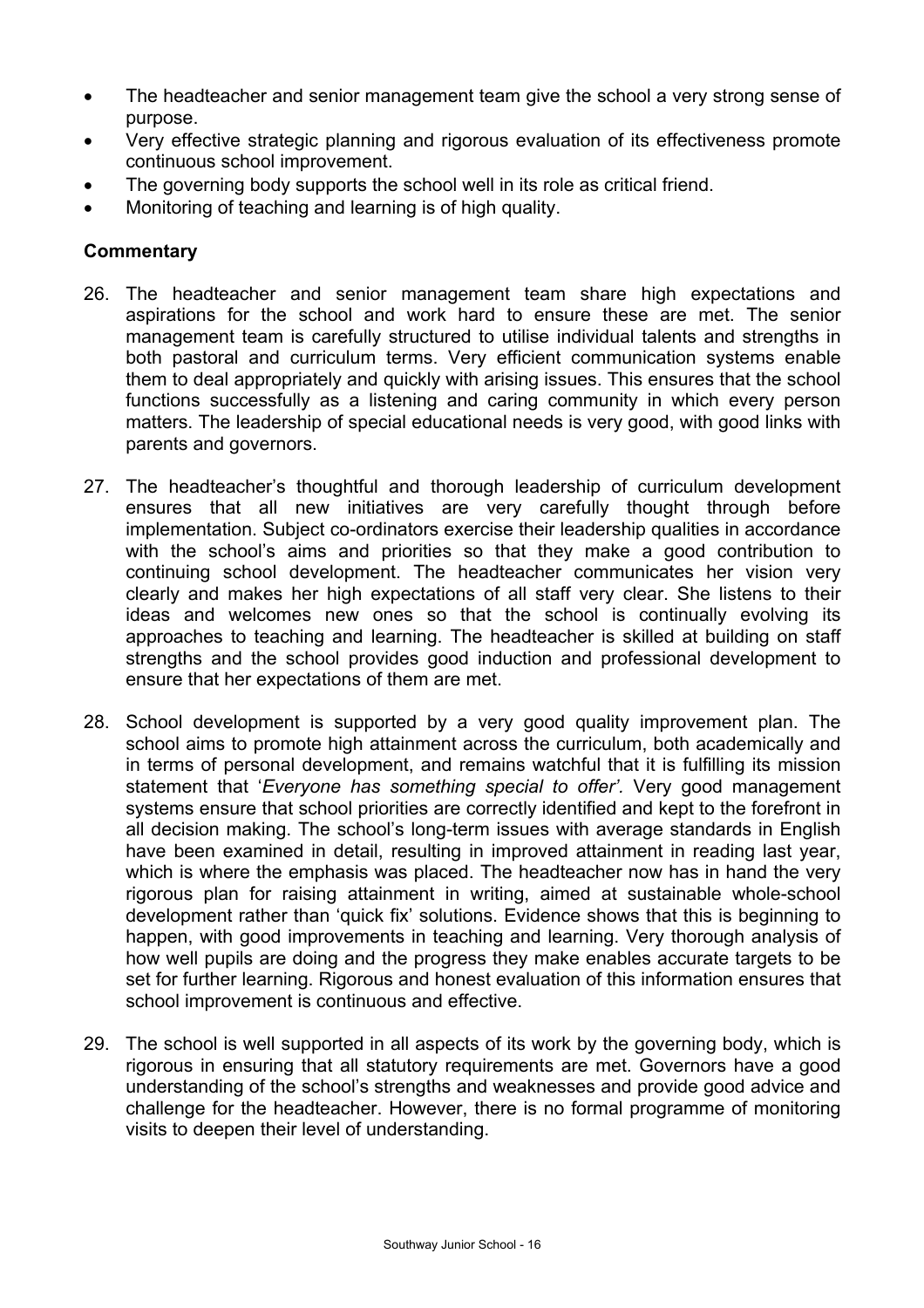- 30. Regular, rigorous and accurate monitoring and evaluation of teaching are significant factors in the good teaching seen throughout the school and promote successful learning and good achievement.
- 31. The school's finances are monitored and managed very well. Day-to-day financial systems and administrative procedures are managed very effectively. The actual amount carried forward, 5 per cent, was less than indicated as fewer children joined the school than forecast and the surplus income had to be paid back.

| Financial information for the year April 2003 to March 2004 |         |  |                                     |        |  |  |  |
|-------------------------------------------------------------|---------|--|-------------------------------------|--------|--|--|--|
| Income and expenditure $(E)$<br>Balances (£)                |         |  |                                     |        |  |  |  |
| Total income                                                | 852,111 |  | Balance from previous year          | 39,553 |  |  |  |
| Total expenditure                                           | 786,093 |  | Balance carried forward to the next | 66,018 |  |  |  |
| Expenditure per pupil<br>2,196                              |         |  |                                     |        |  |  |  |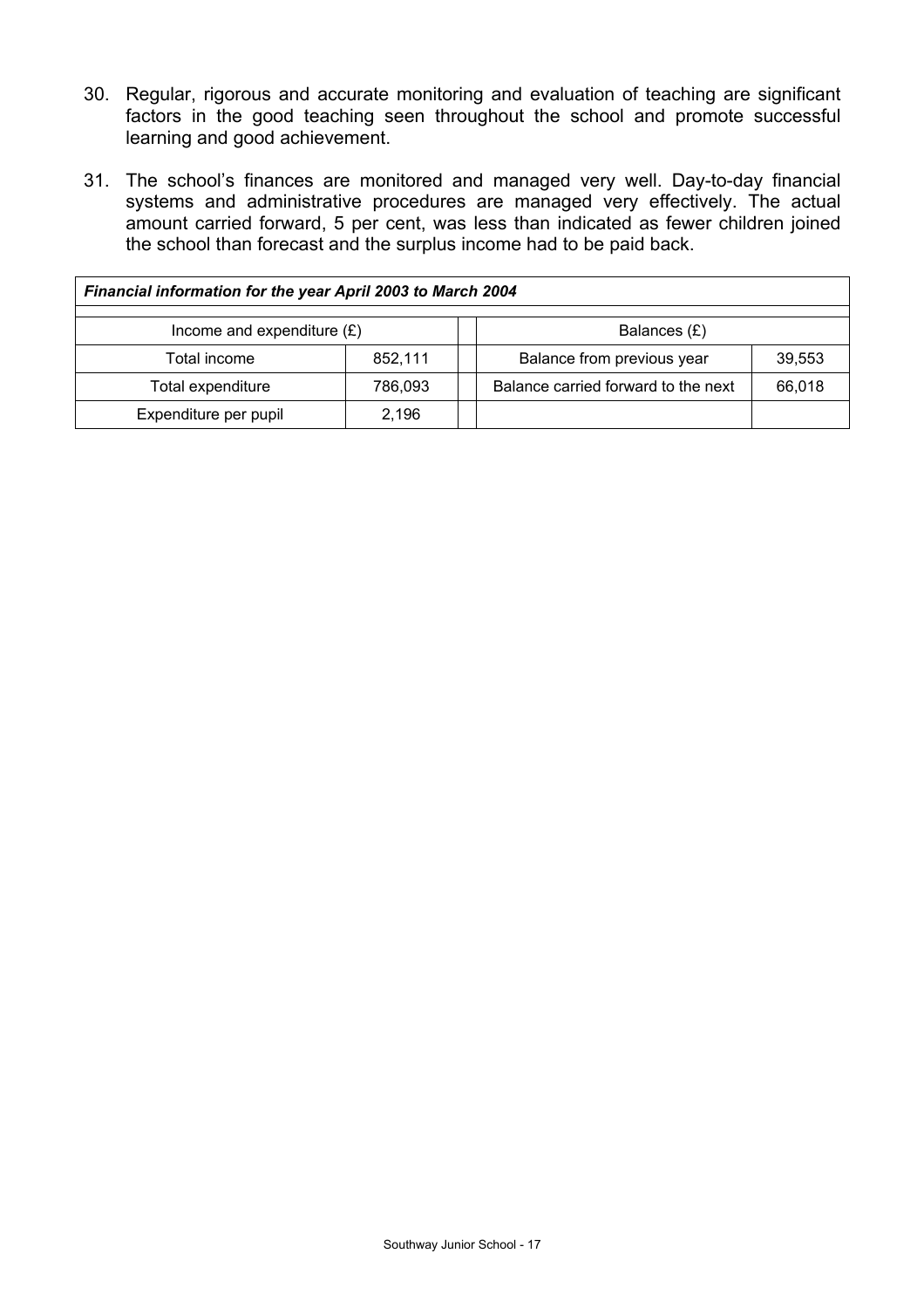# **PART C: THE QUALITY OF EDUCATION IN AREAS OF LEARNING, SUBJECTS AND COURSES**

#### **SUBJECTS IN KEY STAGE 2**

#### **ENGLISH**

Provision for English is **good.** 

#### **Main strengths and weaknesses**

- Effective assessment and monitoring have clearly identified areas for development.
- Good and often very good teaching has led to good achievement, although marking is more variable.
- Further work is needed to raise the proportion of pupils attaining the higher levels and handwriting remains a weakness.
- There are good links with other subjects.

- 32. Standards at Year 6 are now above average and pupils achieve well. This is an improvement on the last inspection and on the national test results from 2004. Test results also showed boys achieving more highly than girls, though this is not obvious in lessons or pupils' current work. There is scope for further improvement to raise the proportion of pupils attaining at the higher levels to the same level as those seen in mathematics and science. Pupils who have special educational needs achieve well and make good progress towards the targets in their individual education plans.
- 33. Pupils' communication skills are good. Pupils have very good attitudes to their work and most are enthusiastic learners. They listen carefully to each other and their teachers. Teachers plan good opportunities to develop pupils' use of language and pupils regularly discuss what they are doing in groups or pairs. Older pupils convey their opinions clearly. For example, Year 6 pupils discussed the pros and cons of a situation in preparation for their task of writing a persuasive letter. Pupils' language is extended by careful questioning by teachers and through opportunities to present ideas and observations to the class or the whole school in assemblies.
- 34. Reading lessons are well planned and organised to ensure key skills are developed effectively. Pupils know and understand the systems and most enjoy reading. There is a good range of well-organised fiction and non-fiction reading books in the classrooms. In Year 6, pupils talk about their books. However, many have a limited range of authors they know and enjoy. Pupils' research skills develop satisfactorily as they use information technology and non-fiction books.
- 35. The strong focus on writing across all subjects means that a good range of different types of written work is seen in all year groups. By Year 6, pupils write in a wide range of styles: they plan and draft much of their work effectively. Where the teacher has established a clear purpose or audience, such as the letter writing in Year 3 or the persuasive writing seen in Year 6, the quality of work is good. The key vocabulary identified in lessons across all subjects also supports this. Handwriting is more variable and weaknesses in presentation slow the rate of work for some of the older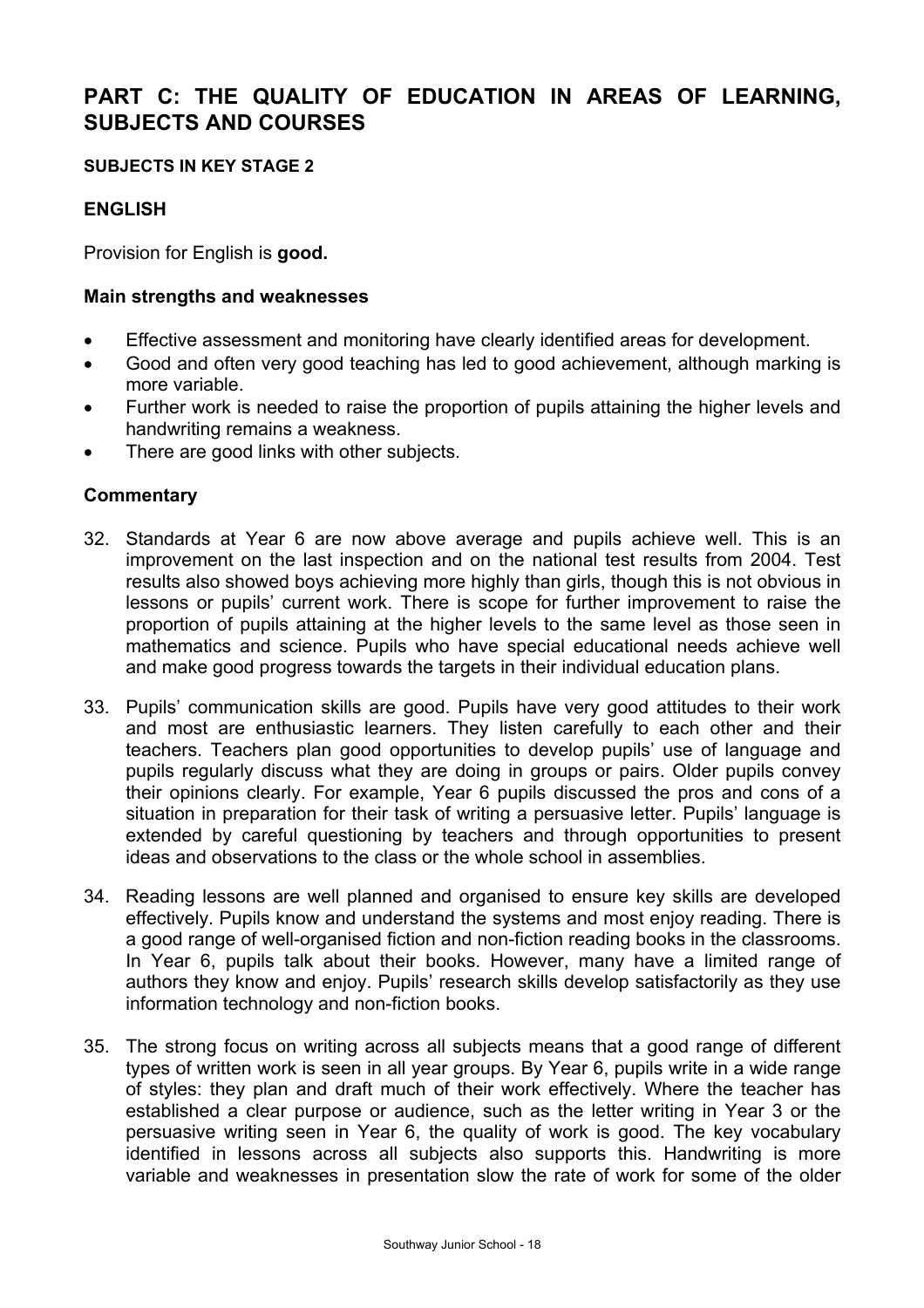and higher attaining pupils. Teachers do not always model handwriting of a good standard.

- 36. Careful planning, effective assessment procedures and rigorous monitoring have improved the quality of teaching and learning. As a result, teaching and learning are now good overall, with examples of very good teaching especially in Year 6. Lessons generally have good pace and are productive but where this pace is not maintained pupils do not sustain interest and only make satisfactory progress. During lessons, teachers assess the pupils' understanding and adjust their teaching accordingly. Teachers mark pupils' work against the learning objective of the lesson and pupils themselves evaluate their own achievement. However, while some marking is good with helpful comments for improvement, not enough focuses on how pupils use language to extend their learning. Very good support by teaching assistants ensures that pupils who have special educational needs achieve well and that they have the basic reading and writing skills to enable them to take part fully in the lessons.
- 37. The subject is well managed. Good analysis of data and careful tracking of pupils' progress have identified key areas for improvement. As a result of perceptive monitoring, strategies put in place to address identified weaknesses in writing in particular are having a positive impact on pupils' learning. Overall, there has been a good improvement since the last inspection.

#### **Language and literacy across the curriculum**

38. This is an improving aspect of the school's work. Opportunities to extend literacy skills in other subjects are good and are part of the focus on further raising standards in English. Good use is made of literacy in the humanities, for example in geography where pupils have plenty of opportunities for discussion. Good examples are also seen when pupils transfer their skills to the work in other subjects such as science where they write up experiments. Literacy skills are also developed well in ICT through word processing.

#### **MATHEMATICS**

Provision in mathematics is **good.** 

#### **Main strengths and weaknesses**

- Sharp differentiation of work and effective use of setting leads to good achievement.
- Effective analysis of data identifies clearly where action is needed to raise standards further.
- Mathematics is used well to support learning across the curriculum.
- Marking needs to be sharper to identify pupils' errors.

#### **Commentary**

39. Standards are above average and pupils achieve well. The school is particularly effective in stretching pupils to reach above average levels. Over the past three years boys have attained better results than girls in national tests. However, the inspection found no significant differences in their learning or overall standards in current work or in lessons.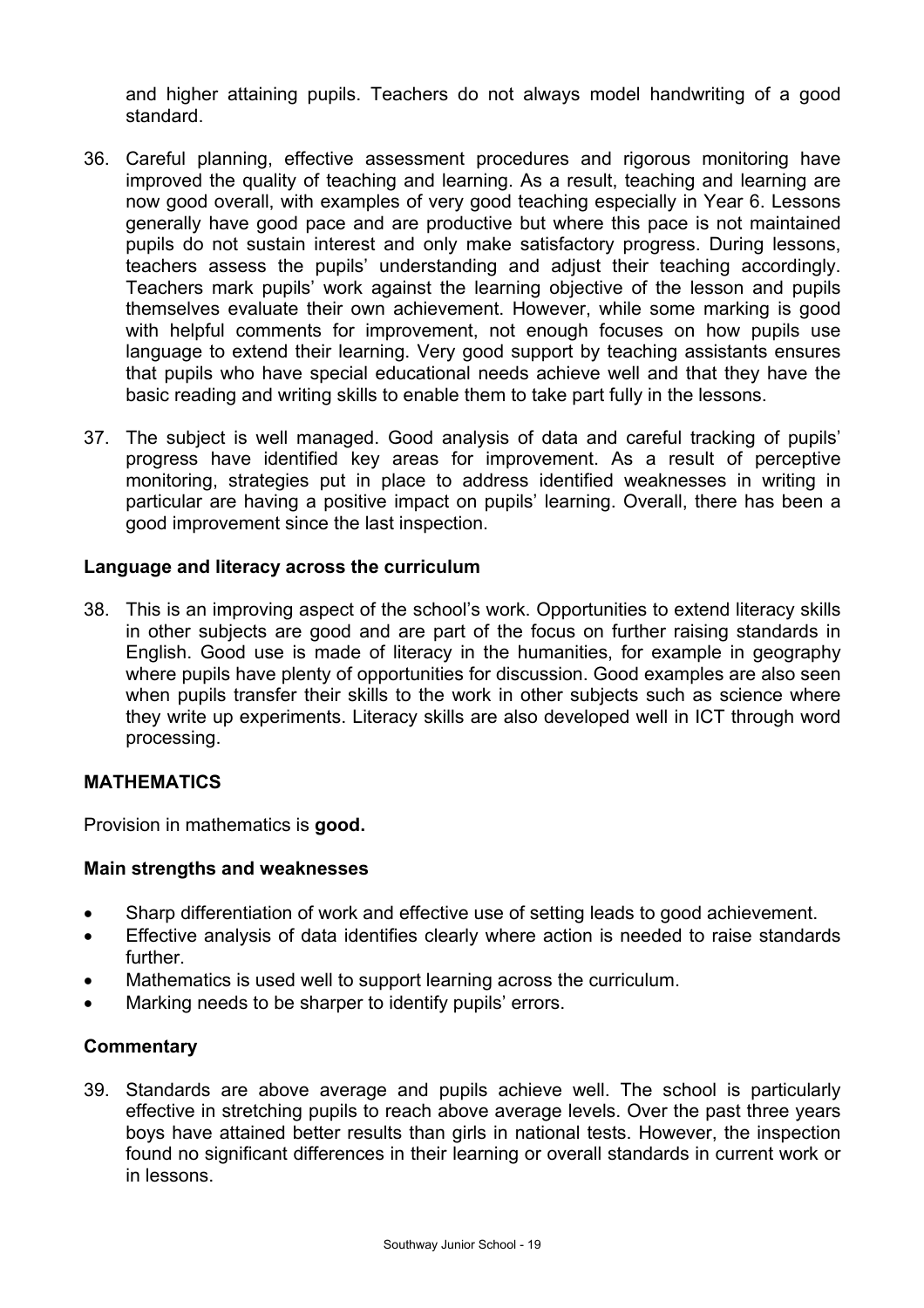- 40. The grouping of pupils by prior attainment for some or all of their lessons is a strong factor in the raising of pupils' attainment. In particular, the good match of work to pupils' needs enables higher attaining pupils to achieve well above average standards. There is very good provision for those pupils who have special educational needs. As a result they achieve well and, by Year 6, many attain standards in line with those expected for their age. There has been a good improvement since the last inspection.
- 41. Teaching and learning are good and build well on pupils' previous experiences to extend their knowledge and understanding. Pupils are very clear as to what they must, should and could know by the end of the lesson. Throughout the lessons class teachers reinforce learning by using well-targeted questions to assess pupils' understanding and to clarify any misconceptions. As a result, pupils apply themselves well and the pace of learning is good. Quick-fire mental maths activities encourage rapid recall of previously learned facts. Well-planned group and individual activities enable all pupils to make good progress during lessons. The summary of learning at the end of the lesson also enables pupils to make their own assessment of how well they have achieved. Assessment overall is good, but marking is less effective and there are few teacher comments made in books to give pupils the guidance they need on how to improve even further.
- 42. Good subject knowledge and accurate assessments enable the teachers to make suitable adaptations to planning in order to meet the needs of all pupils. Pupils are taught a wide range of mathematical concepts. Teachers make good use of available resources, as seen in Year 3 lessons on position and angles.
- 43. Subject leadership and management are very good. The subject co-ordinator is very knowledgeable and is very aware of what the school must do to raise standards further. There is very good monitoring and evaluation of attainment and achievement. Very good analysis of end-of-year tests and half-term assessments has a positive impact on planning and enables the co-ordinator to make the necessary changes to sets to support pupils' learning.

# **Mathematics across the curriculum**

44. The use of numeracy across the curriculum is being developed well and is now good, an improvement since the last inspection. This enables pupils to use the skills they already have and reinforce newly learnt skills. For example, in science pupils measure, record and compare data using a range of standard measures and use their knowledge of coordinates in mapping activities in geography. Accurate measuring skills are used very well in design and technology.

#### **SCIENCE**

Provision in science is **good**.

- The very good science curriculum has a strong emphasis on investigative and experimental work.
- Teachers have high expectations that their pupils will work hard.
- Pupils have very good attitudes to their work in science.
- Subject leadership needs development.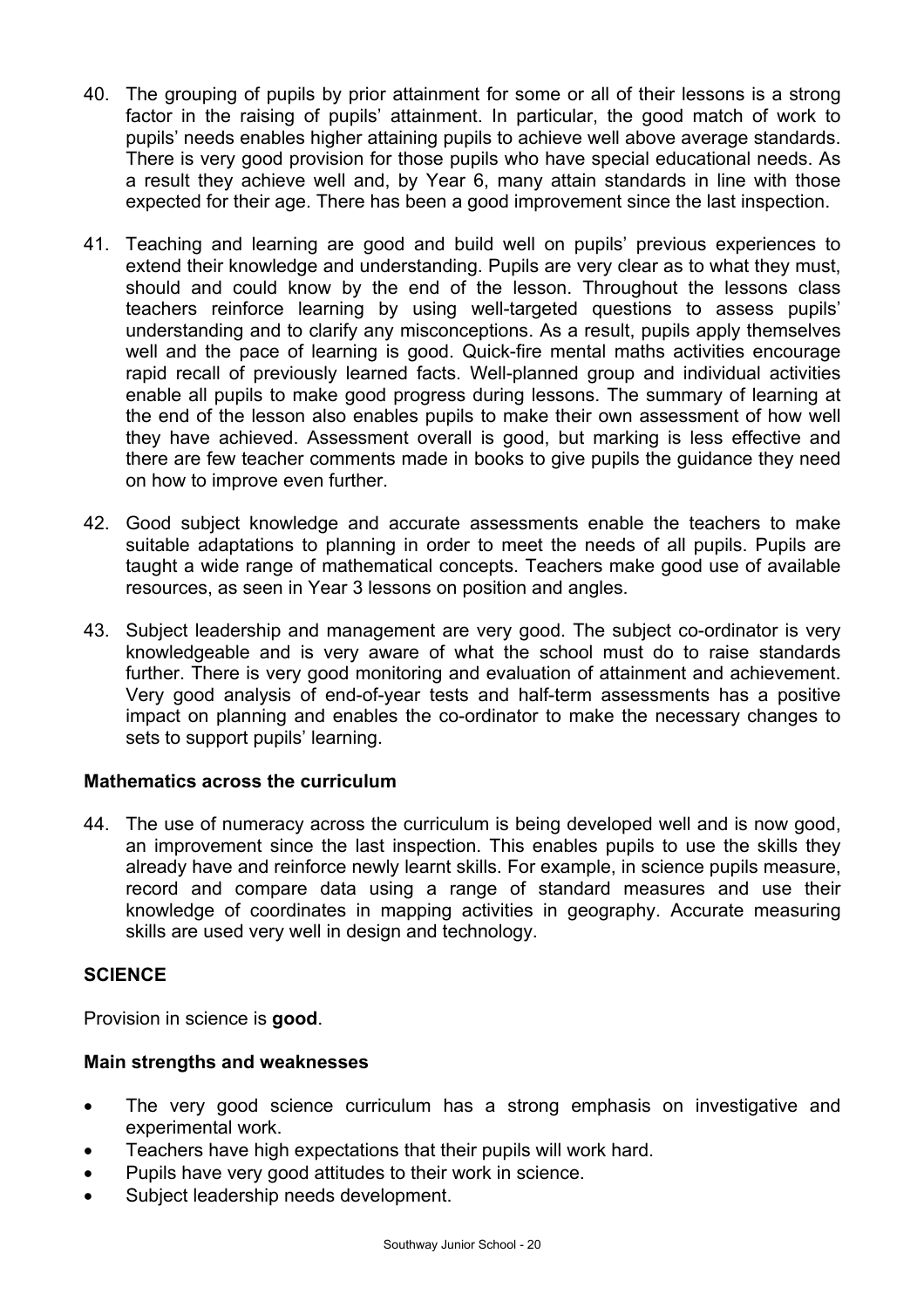• Marking of pupils' work does not help them to develop their science thinking enough.

# **Commentary**

- 45. Standards in science, as measured in national tests, are consistently high. Inspection findings confirm that this trend is continuing. Standards of work are currently above average at Year 6 and on target to achieve the same high standards as seen in the last test results. The proportion of pupils attaining the higher Level 5 is well above average. Pupils who have special educational needs often attain at the nationally expected level for their age. Achievement of all groups of pupils is good and for some it is very good. Although the previous inspection found that boys did better in science tests than girls, there is no evidence of different attainment and achievement in lessons or pupils' written work.
- 46. Teaching and learning are of consistently good quality, enabling pupils to make good progress as they move through the school. Knowledgeable and confident teaching and the very well planned curriculum build successfully on the pupils' previous learning and interests. A particular strength is teachers' knowledge of the investigative process, which they teach in a clearly structured way. This supports pupils' learning well in applying their science knowledge in a range of contexts, which become increasingly abstract as the pupils gain in understanding of higher order science concepts. Teachers' high expectations are signalled in the good pace of lessons, which require the pupils to concentrate hard. Pupils rise very well to the challenges presented by the teaching, which encourage them to try out their own scientific theories and explanations across the curriculum. As a result, pupils are enthusiastic, confident learners with an independent approach to investigations, backed up by very thorough teaching of data collection and interpretation. This enables all pupils, particularly the higher attaining ones, to explore conventional science ideas, and their own, in depth. Teaching assistants give very good support to the less able pupils so that they understand the purpose of lessons, achieve well and very often match the attainment of their peers. All these factors are significant in promoting high standards.
- 47. Although work is regularly marked and pupils are made aware of how well they have achieved the learning intentions of each lesson, marking does not extend the pupils' science learning or help them to see what they need to do to improve. Teachers accept untidy handwriting, which sometimes spoils the presentation of work in books.
- 48. Leadership and management of science are satisfactory. The new subject leader has made a sound start in establishing what is going on across the school, but does not have a secure enough grasp on overall standards at the end of Year 6. As science is not a current school priority, the co-ordinator has not had an opportunity to monitor teaching, but her analysis of work scrutiny, in partnership with the headteacher, is thorough and accurate.
- 49. Improvement since the last inspection is satisfactory. Although standards have risen, subject leadership and management are not yet as strong or well directed as previously.

# **INFORMATION AND COMMUNICATION TECHNOLOGY**

Provision in ICT is **satisfactory**.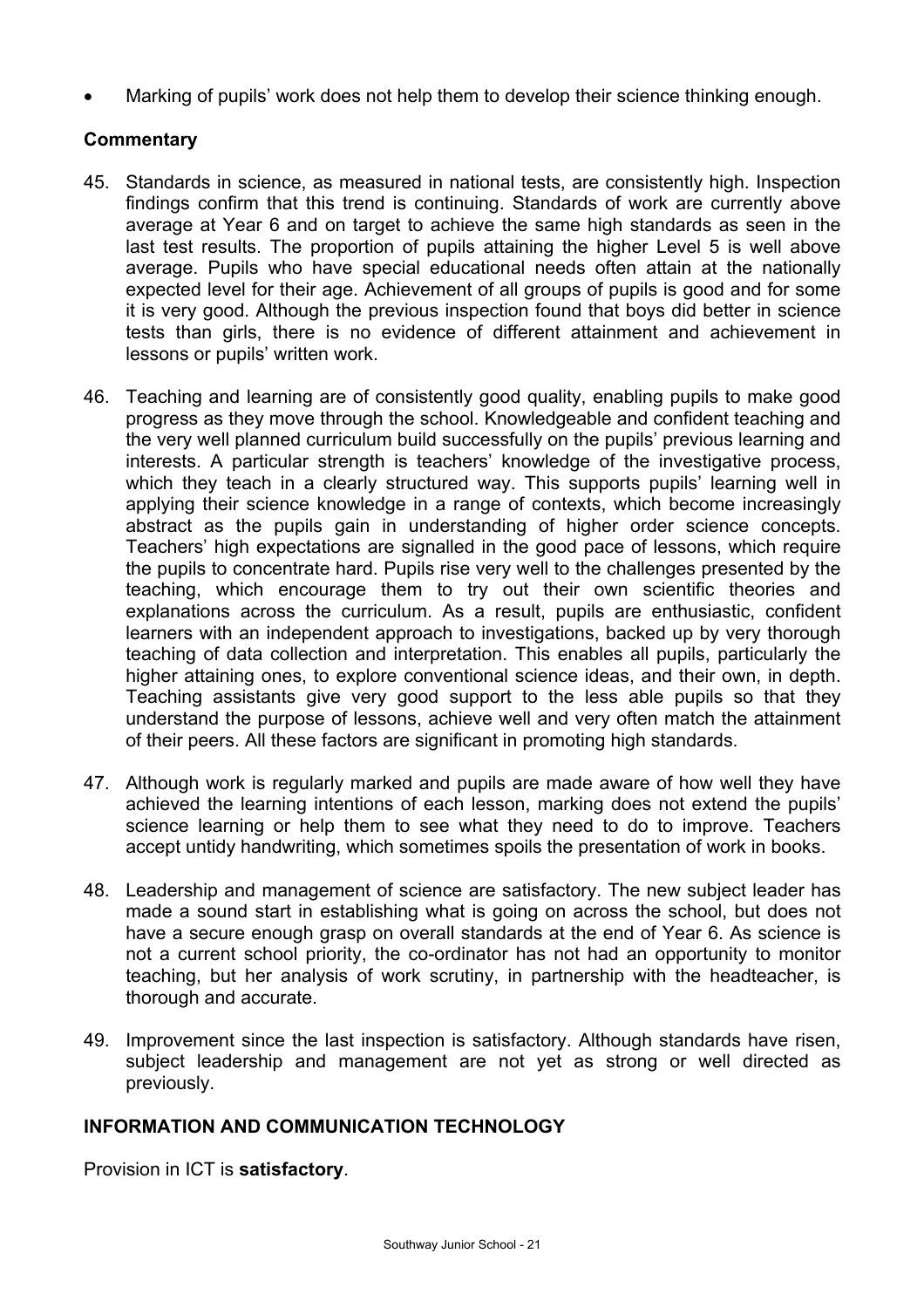## **Main strengths and weaknesses**

- Knowledgeable and enthusiastic subject leadership gives strong support to teachers.
- ICT is used well to support learning in other subjects.
- Newly introduced assessment systems do not yet provide reliable evidence of pupils' attainment.

## **Commentary**

- 50. Standards in ICT are average at the end of Year 6. The subject leader is working hard to bring about improvement in standards through implementation of a well-focused action plan. Standards are above expectations in word processing and graphics, which have been a recent priority for development. The portfolio of pupils' work indicates that standards are rising as they contain work that is above expectations in specific aspects of the learning programme, such as the quality of a wide variety of data display in Year 4. Achievement throughout the school in all areas of the ICT curriculum is satisfactory.
- 51. Teaching and learning are satisfactory overall. Where the lessons are taught by experienced teachers, teaching is good and pupils learn effectively. The subject leader is a good role model in her own teaching. Teaching and learning are satisfactory elsewhere as teachers gain in knowledge and confidence across the teaching programme. The subject leader provides very good quality lesson plans for all year groups. These help the teachers to support learning through well-structured experiences to promote secure development of ICT skills. Pupils receive good individual attention and are asked suitably challenging questions to help them develop their understanding. This is particularly so for pupils having special educational needs, who receive very good support from teaching assistants and support teachers. Pupils have sufficient opportunity to develop ideas and make things happen, and to apply their learning by reviewing, modifying and evaluating work in progress. There are satisfactory opportunities for them to use and apply a wider range of software such as digital cameras and music programs. These factors help to bring about satisfactory achievement overall and an enthusiastic approach to learning.
- 52. Leadership and management of ICT are good. The co-ordinator has worked very hard to get things moving in line with the surge nationally in ICT provision. She has a clear grasp of standards and a clear and rigorous agenda for improvement. She is very realistic about the pace of change and provides very good support for teachers, helping them to develop their own ICT skills and to keep pace with new developments. A portfolio of pupils' work is helping her to exemplify and moderate standards, but as yet not all teachers have a clear idea of standards in their class and school priorities do not allow her to monitor and evaluate teaching and learning.
- 53. Improvement has been satisfactory since the previous inspection. The co-ordinator has worked very hard to ensure that the school is well placed to improve further now that the hardware and computer programs match the rapid upswing in national expectations.

#### **Information and communication technology across the curriculum**

54. The use of ICT across the curriculum is good. Classroom and other displays show that ICT skills are reinforced well in other subjects. ICT is also used effectively to support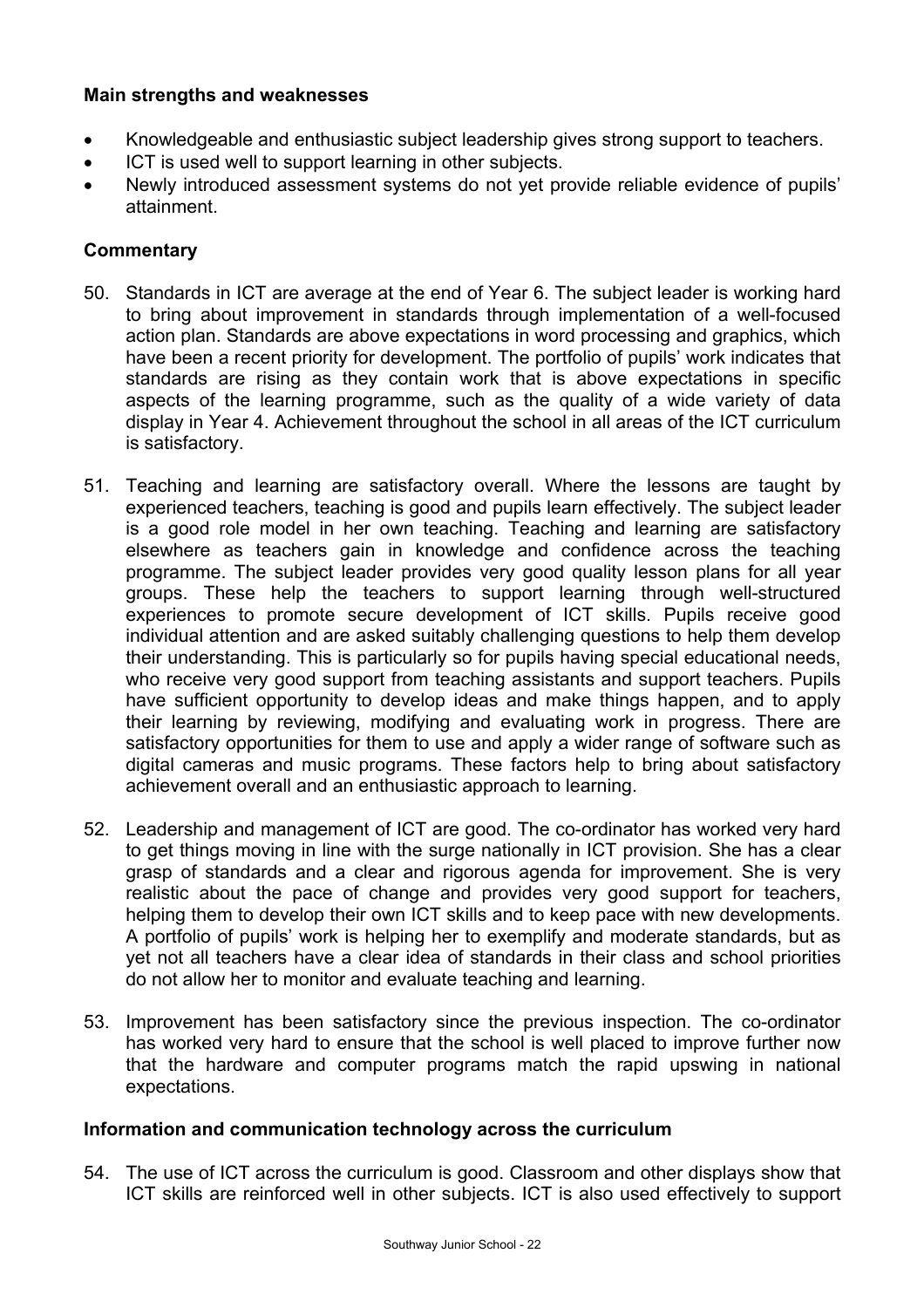learning in many areas of the curriculum, including art and design, physical education and music. In two outstanding geography lessons in Year 5 the teacher made excellent use of digital photographs taken on the visit to help pupils recognise and analyse the geographical features seen on the field trip. The learning was of a very high quality as the use of projected photographs brought the experiences vividly to life.

#### **HUMANITIES**

- 55. Only one lesson was seen in **history,** so it is not possible to make an overall judgement about the quality of provision. However, looking at pupils' work, teachers' planning and talking to the subject co-ordinator and pupils, by the end of Year 6 standards are average. The pupils' written work indicates sound knowledge of the periods they study. They understand how artefacts can give important information about how people lived in the past. They are also able to make comparisons between life in Victorian times and life today. Year 3 pupils study a topic on Romans and are able to identify what they already know and what they would like to find out more about. Learning was enhanced by a visit to the school by an actor playing the part of a Roman soldier.
- 56. History is used well to extend literacy skills. Year 6 pupils study Ancient Egypt and use their skills of writing for information to good effect when making charts about the many aspects of Egyptian life. However, overall, handwriting is unsatisfactory and results in some poorly presented pieces of work.
- 57. Good curriculum planning ensures an appropriate range of history topics are taught by the end of Year 6. Leadership and management are good. The co-ordinator has a clear understanding of the standards in the subject and what needs to be done to raise standards further. A good assessment portfolio has been developed which is supporting this work.

#### **Geography**

Provision in geography is **good.** 

#### **Main strengths and weaknesses**

- With good teaching and support, pupils achieve well.
- Outdoor visits are used very effectively to enhance learning.
- Some pupils' work is not well presented, with unsatisfactory handwriting.
- ICT is used well to motivate pupils and support learning.

- 58. Pupils make good progress and standards are above average. Higher attaining pupils achieve very well and attain well above average standards. This is an improvement on the standards seen at the last inspection.
- 59. In two excellent lessons in Year 5, pupils were able to give comprehensive explanations, using technical vocabulary, to discuss geographical features seen on an outdoor visit to Pulborough Brooks. Pupils showed very good attitudes to their learning and were very keen to share their ideas with each other and the class. They showed a very good understanding of the effects of erosion, deposition and flooding around the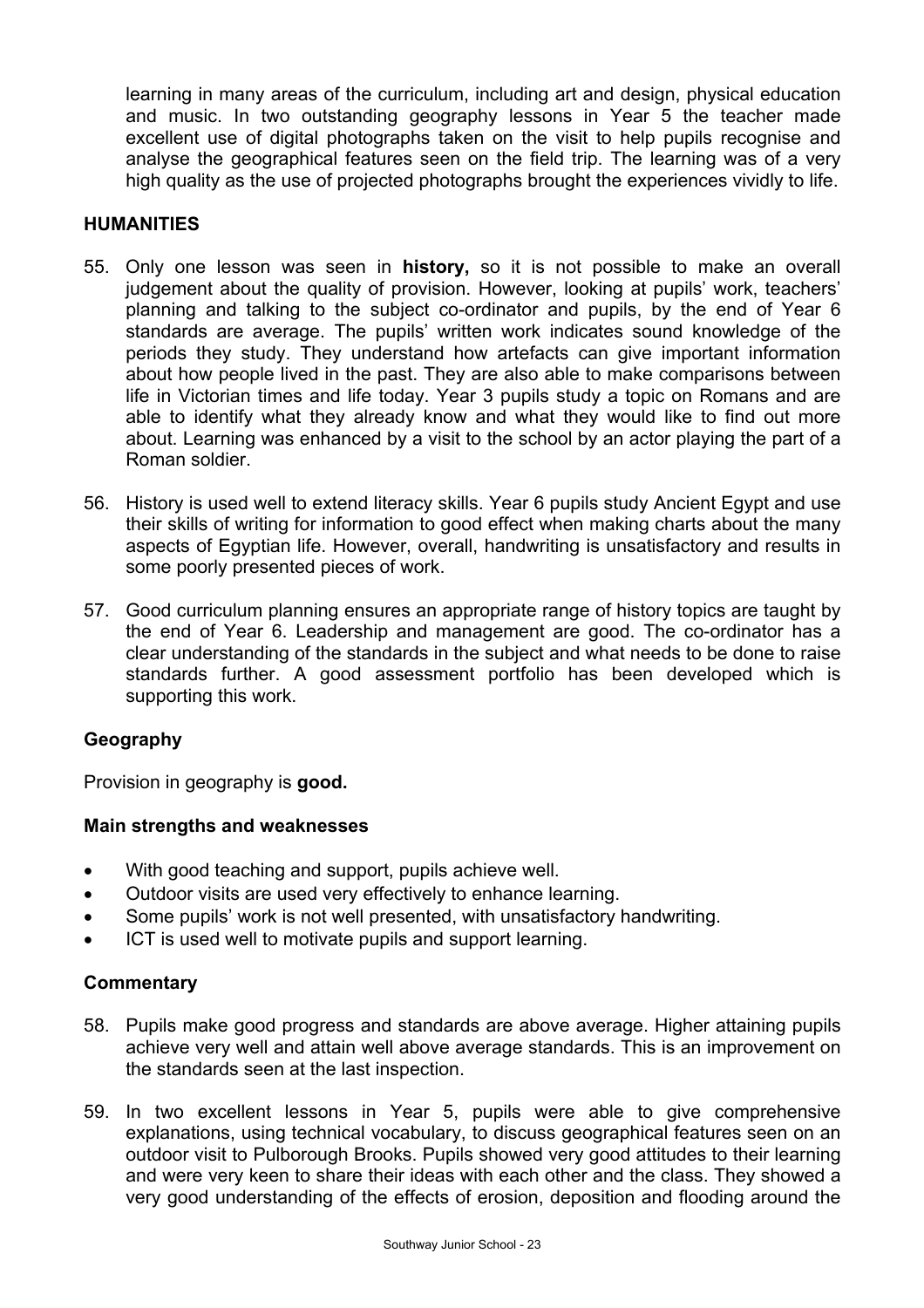River Arun and human interventions to control these. They spoke with enthusiasm about what they had learned on the outdoor visit and how they were applying that knowledge to learning in the classroom.

- 60. Learning is good and teachers make good use of literacy skills to enhance this. For example, there is a good emphasis given to the use of key words associated with the topic studied. This increases pupils' vocabulary and range of writing. However, work is not always presented as well as it might be, with handwriting often being unsatisfactory for pupils of this age. In Year 6, pupils studying a topic on mountains used their knowledge of the features of persuasive writing to produce a brochure advertising a mountain resort. They were able to discuss the features of mountains and how they impact on the lives of residents and visitors to the region, identify the geological formation of a mountain, the main mountain ranges of the world and the facts relating to climate that are affected by mountains.
- 61. Teachers use a range of very effective teaching methods. ICT, for example digital photography, was used well to support teaching and learning. Teachers have very good subject knowledge, which results in very good learning for pupils. Teachers manage pupils' behaviour effectively because they have very good relationships with the pupils. Support staff have a very clear understanding of their role in lessons. They are well briefed and support individual and groups of pupils well.
- 62. There is a knowledgeable and enthusiastic subject co-ordinator who leads and manages the subject well and has a clear understanding of its strengths and weaknesses. There is effective assessment of pupils' achievement, which is collated into a portfolio of assessed work. This enables accurate judgments on standards to be made based on the level descriptors in the National Curriculum.

#### **Religious education**

Provision for religious education is **satisfactory.** 

#### **Main strengths and weaknesses**

- Attitudes to learning and behaviour are good.
- Marking is not sufficiently helpful.

- 63. Standards by Year 6 are average and achievement is satisfactory for all pupils, including those with special educational needs. Standards are broadly the same as at the time of the last inspection.
- 64. Pupils have a relatively secure knowledge and understanding of aspects of Christianity. Pupils study other world faiths. Pupils in Year 6 showed interest in acquiring knowledge of the Jewish festival of Purim, but the lesson lost momentum because groups of pupils left the room for a time to take part in other activities. In this lesson, there were good cross-curricular links with design and technology, with pupils making puppets for a Purim puppet show. Good cross-curricular links are made between religious education and literacy, art, drama and design and technology.
- 65. Teaching and learning are satisfactory. Teachers generally have a secure knowledge of the subject and where teaching is at its best teachers capture the pupils' interest. In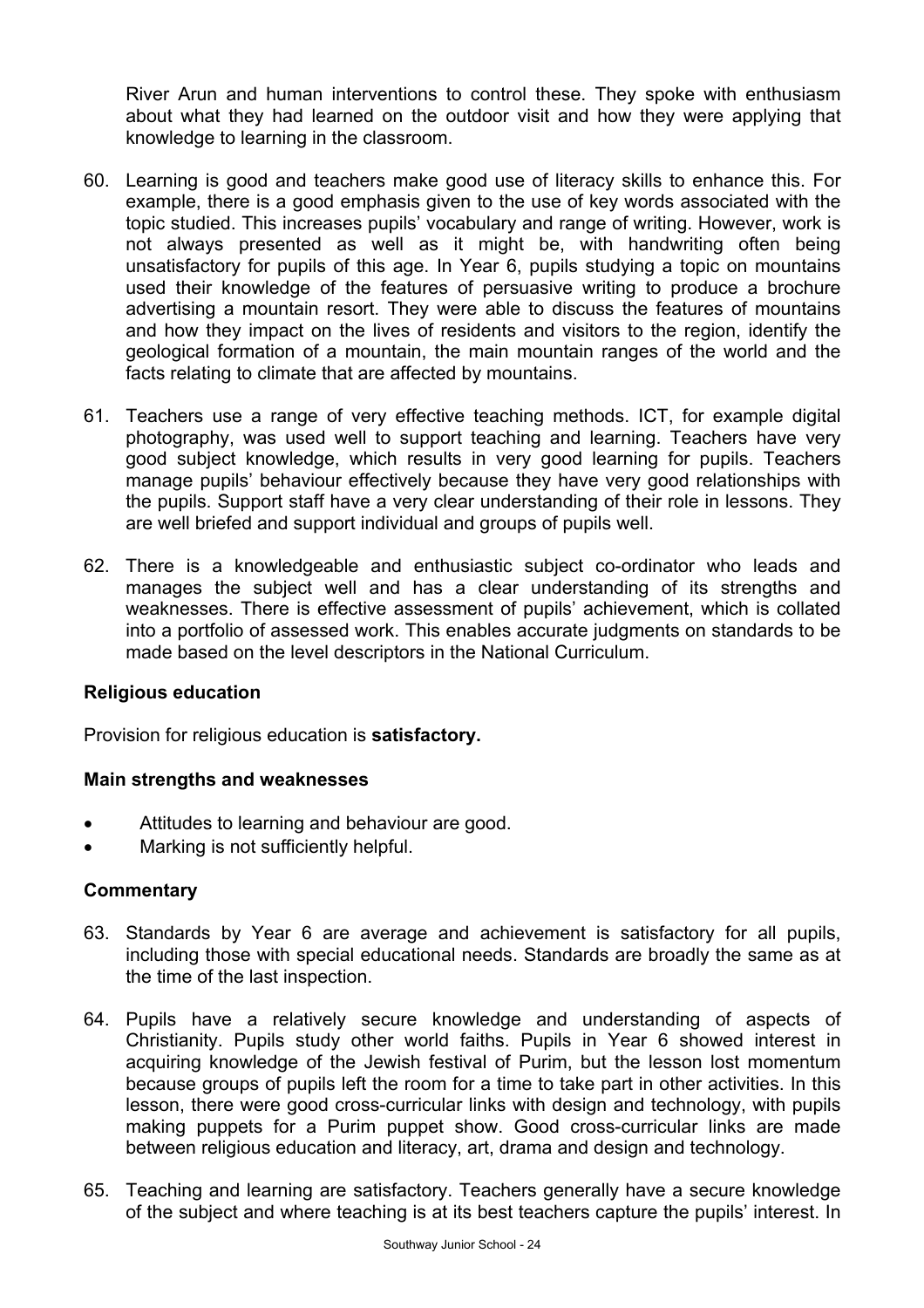other lessons, teachers encourage discussion but miss opportunities for higher achieving pupils to extend learning or identify issues. As a result, achievement is satisfactory rather than good. There is good support from teaching assistants that enables all pupils to make satisfactory progress. Pupils have good attitudes to learning and listen well to their teachers and the other pupils as much of the work in religious education is done orally. However, as a result there is limited recording in pupils' books; this misses an opportunity for additional extended writing to support English. Overall, the marking of pupils' work, though positive, does not identify what pupils need to do to improve and so support improvements to learning.

- 66. Teachers are effective in the way in which they promote pupils' social development. For example, effective use of drama to portray the events of Holy Week where pupils worked well together in discussion and in role-play linked to the Easter story supported development of their speaking and listening skills well. However, the use of key religious vocabulary is under-used. The work on other faiths makes a good contribution to pupils' cultural development. Pupils are encouraged to show respect for the beliefs of others.
- 67. The leadership and management of the subject are satisfactory. The subject leader has a good knowledge and understanding of the needs of the subject, satisfactorily monitors teachers' planning and ensures that the necessary resources are available. There has been little classroom observation to date but this is planned for the summer term. Limited use is made of visits to places of worship in the area and further afield; a visit to a local church is planned for one year group annually. The Church of England vicar is a regular visitor to the school and ministers from different Christian churches take assemblies during the year. Assessment is now satisfactory: an improvement since the last inspection. The subject leader is developing a folio of photographs and levelled work to support teachers with their own moderation of pupils' work.

#### **CREATIVE, AESTHETIC, PRACTICAL AND PHYSICAL SUBJECTS**

No lessons in art and design were seen and only one in design and technology and consequently no overall judgements are made on provision. However, scrutiny of teachers' planning, discussion and examples of pupils' work indicate that the school provides a good range of learning experiences in both subjects. Too few lessons were seen in music or physical education to enable judgements to be made about provision or standards.

- 68. In **art and design,** pupils produce work of above average standard in a range of media. Pupils achieve well and attainment across the school is above national expectations. There are particularly good examples of accurate observational drawings in Years 5 and 6. Across the school, the work of artists has been used effectively as a stimulus for pupils' own artwork. This is also seen where ICT is used to reproduce work in the style of, for example, Matisse. Sketchbooks are used well to record pupils' experiments in portraying movement and experimenting with colour and shape. There are carefully observed sketches of insects and portraits of pupils using pencil and pastel and good examples of watercolour painting. A good range of other media is explored, such as fabric printing in Year 3 and Egyptian basket weaving. The curriculum is well organised to cover a wide range of topics linked well to other subjects such as literacy, history, drama and ICT. The only aspects that are not as well represented are printing and three-dimensional work, for example sculpture.
- 69. Subject leadership is good and the co-ordinator has done much to improve the coherence of the curriculum and the progressive development of skills. These are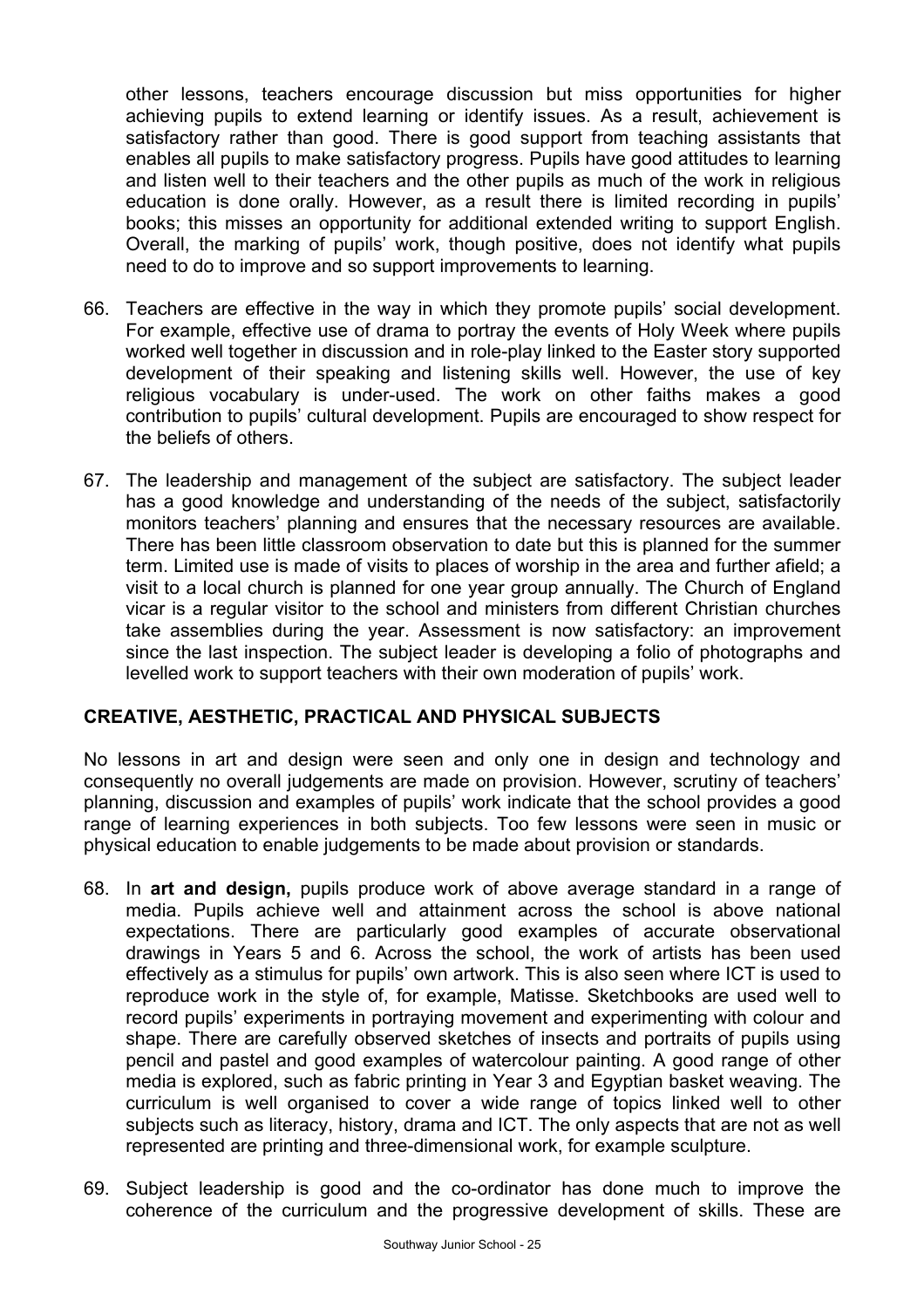assessed and recorded in a simple but clear way that enables teachers to evaluate pupils' progress as they move through the school. The co-ordinator makes good use of the 'art club' to trial any innovations or changes to the curriculum before they are introduced across the whole school.

- 70. In **design and technology,** samples of finished work and scrutiny of records indicate that standards are above average by the end of Year 6.
- 71. Pupils in Year 3 work on monster models that use pneumatics to open and close the jaws. These are very well planned, showing several different elevations of the model, and there are good evaluations of the finished product. In Year 4 pupils make various money containers, design and make a purse and carry out high quality evaluations of their work. In Year 5, pupils' food project on biscuits is carried out to a good standard and, in Year 6, pupils make good quality felt slippers from their own designs and templates. All pupils show good skills in both designing and making and carry out detailed and often very perceptive evaluations.
- 72. The subject is well led by a knowledgeable co-ordinator. The curriculum is well planned to develop pupils' skills as they move through the school. Assessment and record keeping are simple but suitably detailed to provide information on standards and progress. Monitoring by the co-ordinator is well established and reflected in the standards achieved throughout the school. In both art and design and design and technology, the subject co-ordinators have secure subject knowledge and are given time to monitor the work in their subject, giving first-hand knowledge of standards and quality across the school. Resources in both subjects are at least satisfactory and good in some aspects.
- 73. Pupils have a weekly **music** lesson taught by their teacher and a new scheme of work ensures that all elements of the curriculum in music are covered. Each year group has the opportunity for public performance. Many pupils learn to play a musical instrument. There are recorder groups throughout the school and they have an impact in music lessons, assemblies and hymn practice. There is also peripatetic teaching of violin and keyboard. Pupils take part in the local music festivals and choirs are organised by the subject leader for specific events. There is a music-making day during the summer term. The music room is a very good resource and there is a good supply of tuned and untuned instruments. Evidence from singing in assemblies and hymn practices indicates that pupils have built up a good range of songs. They sing tunefully with good diction, phrasing and dynamics. The subject gives good support to the pupils' social and cultural development. Standards have been maintained since the last inspection. The subject is well managed and, although teaching has not been monitored, planning is well supported and there are helpful assessment procedures in place.
- 74. **Physical education** records show that the great majority of Year 6 pupils are able to meet the required standard in swimming. In gymnastics, pupils in Year 6 showed a satisfactory level of physical co-ordination. They were able to develop short sequences, travelling in different ways and on different body parts as they developed sequences of movement with partners or small groups. They worked conscientiously and showed some well thought out movements. However, some of their basic skills, for example jumping and landing, are weaker and they do not naturally show clear starting and finishing positions for their routines.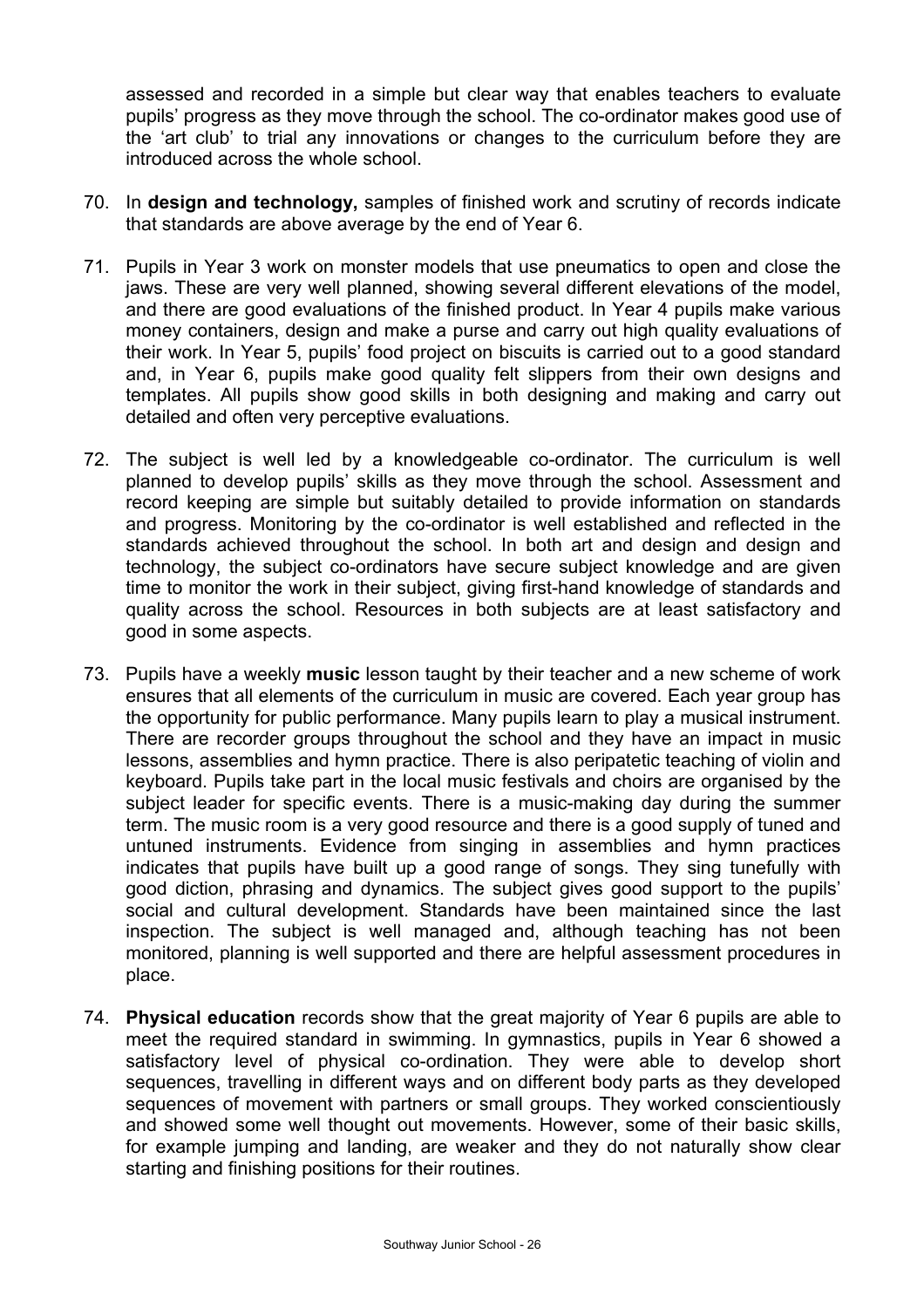- 75. The school enjoys very good facilities. Outdoors there are good hard surface areas, a large field for a range of sports and games and an outdoor swimming pool for summerterm use. The main hall is of sufficient size for whole class lessons and a good range of resources supports pupils' learning in the subject well.
- 76. The subject co-ordinator has worked hard to provide a wide programme of physical activities that ensures the subject has a high profile throughout the school. The coordinator has also provided in-service training and workshops for teachers to improve their confidence and skill, particularly in gymnastics and dance. The curriculum is broad and balanced and well supported by a suitable range of extra-curricular competitive team games and after-school clubs (for some of which a fee is charged). The school takes part in many inter-school competitions, often with a good level of success. Record keeping follows the model of other non-core subjects and provides helpful information on standards and progress.

#### **PERSONAL, SOCIAL AND HEALTH EDUCATION AND CITIZENSHIP**

77. No lessons were seen in personal, social and health education and citizenship and so no judgement is made on overall provision. There is a detailed programme for personal, social and health education and citizenship aimed at helping pupils to develop a safe and healthy lifestyle, including teaching on drugs awareness and sex education for pupils in Years 5 and 6. Citizenship is also planned into the programme. There is a strong focus on social and moral development and much work has been put into enabling pupils to gain self-confidence. The school has devoted much time to aspects of personal, social and health education and citizenshipsuch as work on relationships, responsibilities and involving pupils in making decisions. Good examples of this can be seen in the work of the school council and their input into school life. Pupils are encouraged to deal with dilemmas and are coached in resolving conflicts. As pupils get older responsibility and expectations increase, which prepare them well for the next stage of their education. By the end of Year 6, the pupils are generally confident, show consideration for others in lessons and listen to others' points of view.